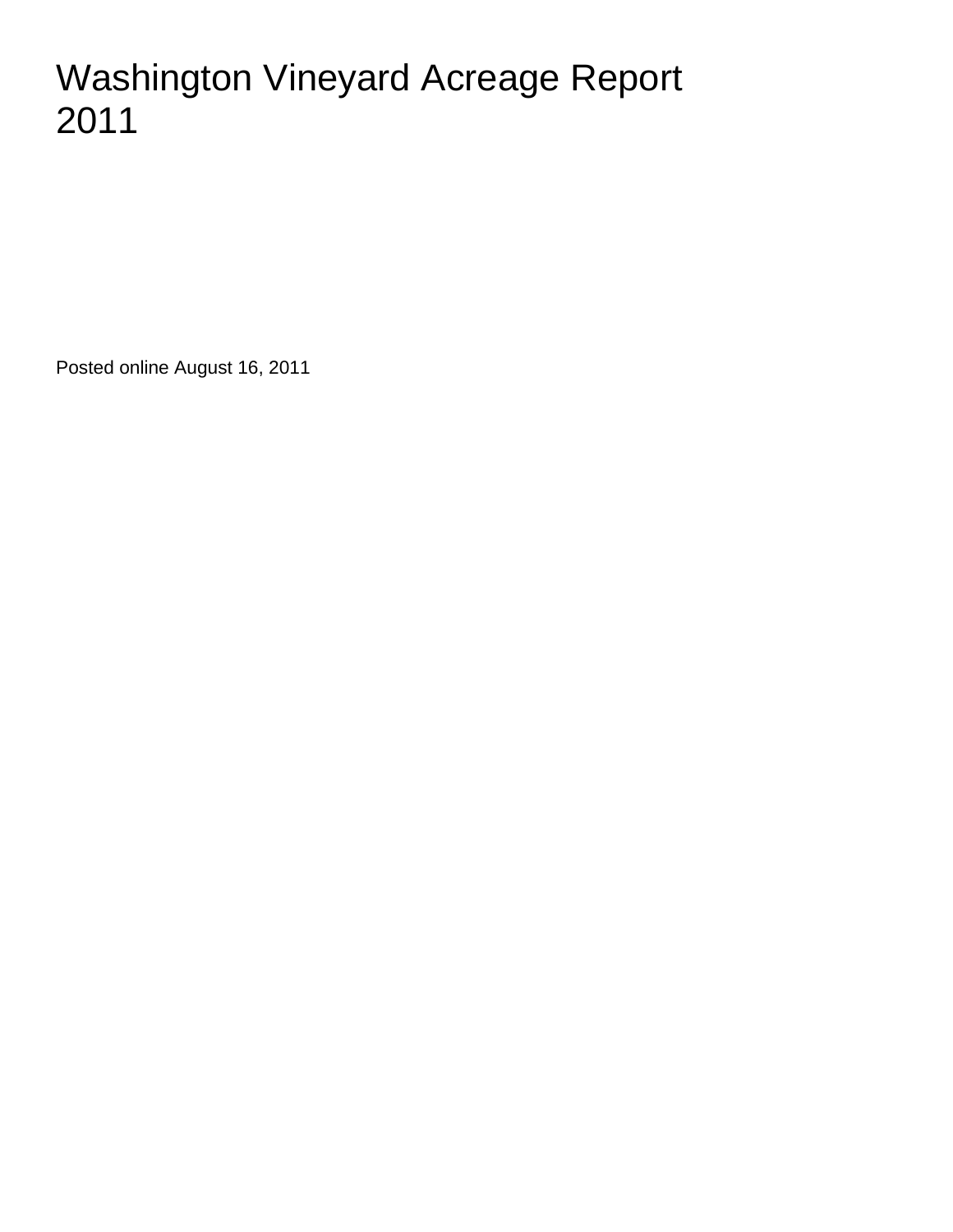# **Washington Vineyard Acreage Report 2011**

**Compiled by USDA/NATIONAL AGRICULTURAL STATISTICS SERVICE** 

Washington Field Office

David Knopf, Director Dennis Koong, Deputy Director

P. O. Box 609 Olympia, Washington 98507 Phone: (360) 709-2400 Fax: (360) 754-2090 e-mail: nass-wa@nass.usda.gov

#### **OFFICE STAFF**

Kelly Huston Katherine Kimball Joe Ross Dave Losh Linda Simpson

Alan Funk Alison Manns Gail Spain Tara Guy **Matthew Pautler** Eric Stebbins Christina Harlow Jennifer Reichert Wendy Vance<br>
Kim Ritchie Kelly Huston Kim Ritchie Rita Walker



U.S. Department of Agriculture National Agricultural Statistics Service Dr. Cynthia Clark, Administrator

*The funds for this work came from a Washington State Department of Agriculture Specialty Crop Block Grant Program awarded to the Washington Growers Clearing House. Other northwest collaborators include: Washington Association of Wine Grape Growers, Washington Apple Commission, Yakima Valley Growers-Shippers Association, Washington State Fruit Commission, Wenatchee Valley Traffic Association, Washington State Horticultural Association, Northwest Horticultural Council, Pear Bureau Northwest, Northwest Fruit Exporters, and Washington Tree Fruit Research Commission, and Northwest Farm Credit Services.* 

#### *USDA is an equal opportunity provider and employer*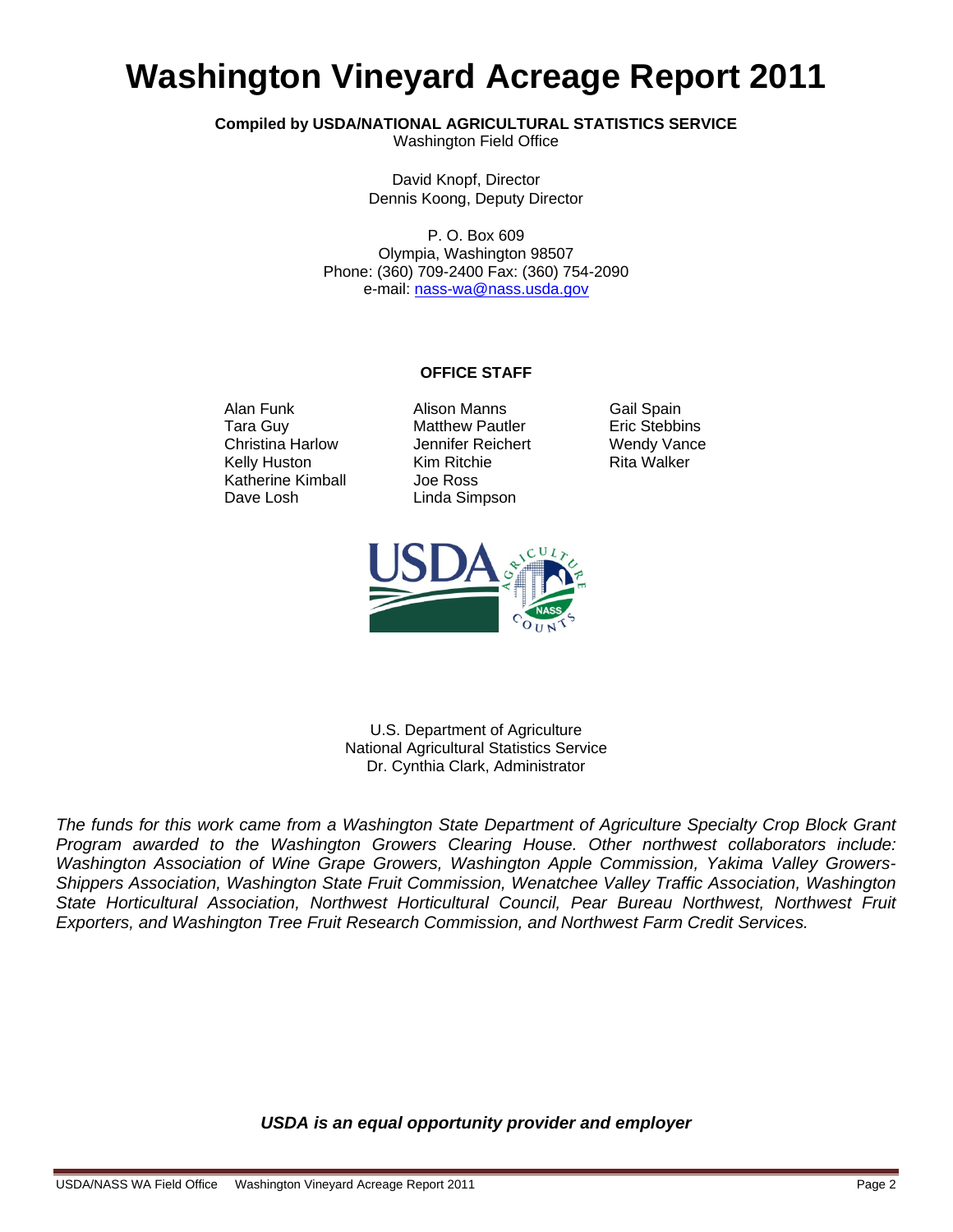### **Table of Contents**

| <b>Overview</b>                              |  |
|----------------------------------------------|--|
|                                              |  |
|                                              |  |
| <b>Wine Grapes</b>                           |  |
|                                              |  |
|                                              |  |
|                                              |  |
|                                              |  |
|                                              |  |
|                                              |  |
|                                              |  |
|                                              |  |
|                                              |  |
|                                              |  |
| <b>Juice Grapes</b>                          |  |
|                                              |  |
| <b>Organic and Transition</b>                |  |
|                                              |  |
| <b>Intentions and Unharvested Production</b> |  |
|                                              |  |
|                                              |  |
| <b>Reference</b>                             |  |
|                                              |  |
|                                              |  |
|                                              |  |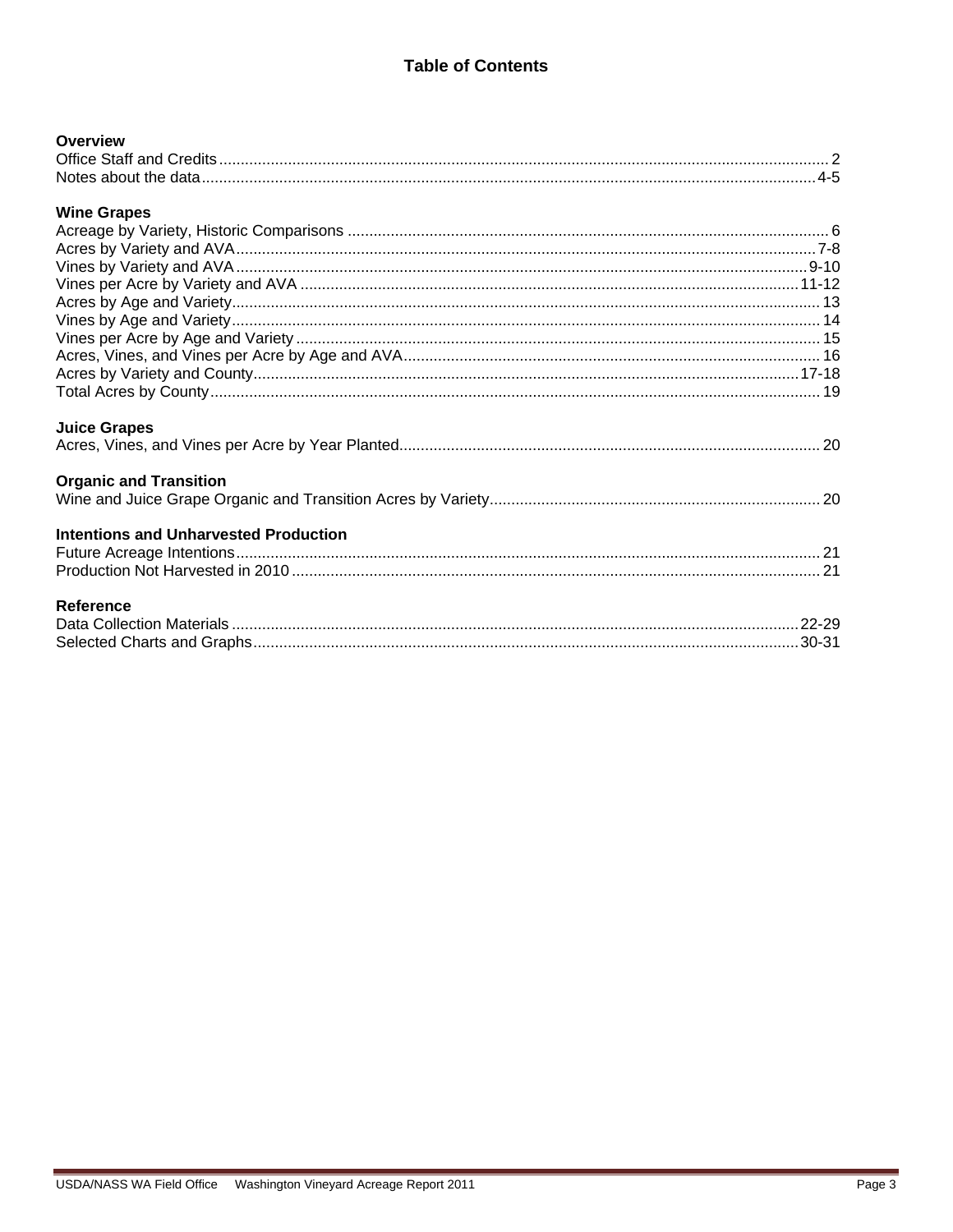#### **Some Notes About These Data**

It is a large and challenging task to compile information detailed in this publication. This project would not have been possible without the assistance and support of many people and organizations. We would like to thank all of the fruit organizations in the state that supported the survey work and helped to publicize the importance of the work. Thanks go to Dan Kelly at the Washington Growers Clearinghouse, Lindsay Buckner of Tree Top Inc., and Todd Fryhover of the Washington Apple Commission for their support, assistance and feedback. We would like to thank Vicky Scharlau and Susan Pheasant for feedback, assistance, and their efforts to promote this project. Special thanks go to Perry Beale for his assistance and cooperation to use the Washington State Department of Agriculture's geographic information system (GIS) layer to facilitate the area survey portion of this project.

Most importantly we would like to thank the tree fruit and grape growers who took the time from their busy schedules to provide the data compiled in this publication. This project would not have been possible without their cooperation.

The 2011 Grape and Tree Fruit Acreage Inventory by Variety Study was designed to measure the details about the Washington Grape and Tree Fruit industries. This is the sixth time a survey of this type has been conducted in Washington. Previous surveys were conducted in 1948-49, 1986, 1993, 2001, and 2006. Comparisons to previous data are shown in the publication. Data may not be comparable due to changes in survey methodology. Statistics regarding grapes will be released in a separate publication. The following are some notes regarding the tree fruit data.

The survey was supported by all of the major fruit organizations and publicized in many newsletters and industry publications. Orchardists were sent pre-survey letters, endorsed by the coalition of Northwest tree fruit organizations, explaining the intent and need to report. An example of the pre-survey letter is included in the appendix of this report.

In addition to the existing list of orchard operations, several lists of fruit producers were obtained and matched to the existing list to maximize the coverage of the list portion of the survey. Lists from commissions, associations, county assessors, marketing orders, and others were reviewed for this effort. The list portion of the survey included all those operations thought to have five or more acres of tree fruit or one or more acres of grapes. The list sample included over 5,200 operations. The modes of data collection included mail, telephone, personal interview, and online Electronic Data Reporting. Operations were given an opportunity to respond by mail beginning in December 2010. A copy of the questionnaire and respondent booklet are included in this report. The beginning date of data collection was December 1, 2010. The median date of data collection was February 15. Follow-up mailings were conducted and all medium and most smaller operations were contacted by telephone. Large operations, defined as those thought to have greater than 500 acres of fruit or those with significant amounts of less prevalent fruit, were followed up with face-to-face interviews. When possible, efforts were made to use grower electronic records. Over 23,000 individual blocks of fruit information from approximately 2,200 growers who reported one or more blocks of tree fruit or grapes were tabulated. Most of the nonrespondents were smaller-sized operations as less effort was made to follow-up with growers expected to report very small fruit acreages.

To evaluate the completeness of the list portion of the survey an area study was conducted. One hundred square miles, or sections, of land containing tree fruit or grapes were statistically sampled and screened for tree fruit or grape producers. Orchard or vineyards operators in the chosen sections were recorded and compared to the names in the list portion of the sample. Those area records not present on the list represent the incompleteness of the list portion of the survey. The list portion of the survey covered just over 95 percent of the total acreage. Much of the acreage missed by the list portion of the survey had recently changed ownership or management. Most of the operations not present on the list were very small operations.

There were several measures employed to assure data quality. Telephone data collection was conducted using a computerized survey instrument. The survey instrument included prompts to the interviewer when unusual situations were encountered. An example would be an extremely high or low planting density. All records, including those collected by mail and face-to-face interviews, were reviewed within a computerized interactive editing system. This process ensured that records were internally consistent (e.g. acres in blocks of fruit add up to total fruit acres reported). Some data errors can best be identified by reviewing all records meeting a particular criterion. For example, a review of all Merlot grape blocks planted in the past five years, sorted by vines per acre, would highlight blocks with usually high or low planting densities. The data in this survey were reviewed in an interactive analysis system that would facilitate these types of reviews.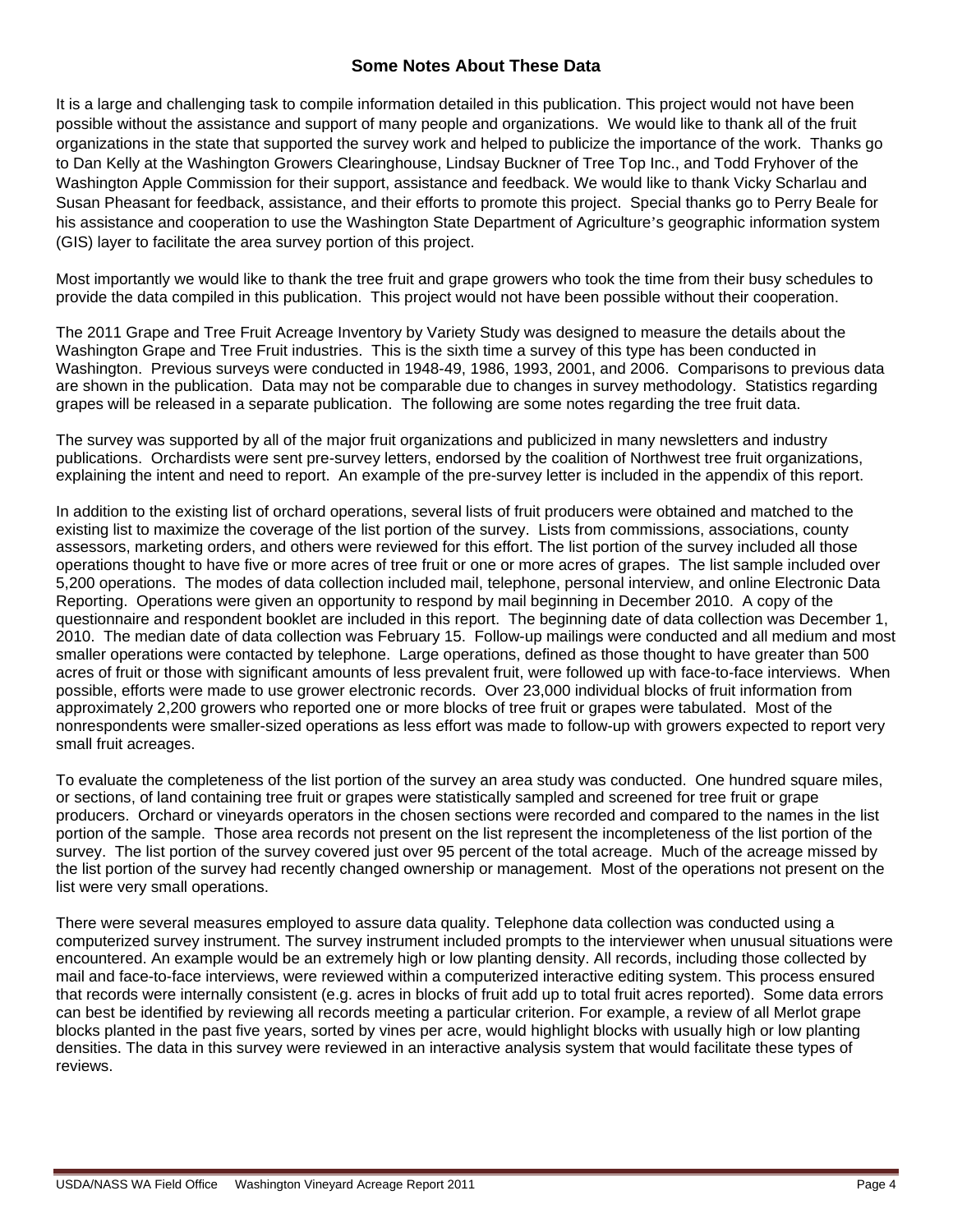A small number of operations were able to provide only partial block level information. In these cases, the averages from the reported data were used to complete the block level data. For example, a partially responding ten acre block of Chardonnay grapes planted in 2006 would have been given the vines per acre average from responding blocks of the same characteristics to estimate the total number of vines for the block.

Block level data from responding vineyards represented approximately 87 percent of the published totals for total grapes. The survey data totals were analyzed by American Viticultural Area (AVA) for reasonableness. Also, grape acreage totals from county assessor offices, data from the 2007 Census of Agriculture, the previous grape acreage survey, vineyard data from WSDA's GIS layer, and other industry data at the AVA level were considered in setting grape acreage "targets" at the state level and by AVA.

Once the targets were set, the adjustments were carried through to each individual responding block of data. The same adjustment process utilized in the Census of Agriculture, known as calibration, where the weights of responding blocks of fruit are adjusted within tolerance ranges of the targets was used. Before adjustment, responding wine grape blocks had weights of one; after adjustment the average wine grape weight was 1.05 with a maximum weight of 2.94. This means, for example, that a reported ten acre block of Chardonnay grapes containing 8250 vines might have received a weight of, say, 1.2. After weighting, the block of fruit would have contributed 12 acres and 9,900 vines to the published totals.

This report includes data for the two newest AVA's – Snipes Mountain AVA and Lake Chelan AVA. A few areas of the state are not included in an AVA. For example, wine grape growing areas near the Columbia Gorge AVA and in the Stevens county area. The total acreage outside an established AVA is relatively small and these areas were collapsed into the Columbia Valley AVA.

The Walla Walla and Columbia Gorge AVA's include parts of Oregon. The data in this report detail the Washington portions of these AVA's. For Oregon data see the companion publication on NASS's , Oregon Field Office website.

New for the 2011 survey, respondents were asked to provide the number of certified organic acres as well as transition to organic acres for each block of fruit. These results are summarized by variety. In addition, respondents were asked to provide the total acres certified in a Food Safety GAP program. The reported acres totaled 67,376. No adjustments were made to this number for non-response, nor coverage. Data users should consider this number as an absolute minimum.

Data included in "other varieties" include varieties with minimal acreage, unknown varieties, or varieties not published to avoid disclosure of individual operations. Almost certainly, some acres of the published varieties are included in this other category when the respondent did not designate the variety. The red varieties of wine grapes reported but not published include: Campbell Early, Carmenere, Cinsault, Cournoise, Dolcetto, Gamay Beaujolais, Gamay Noir, Leon Milot, Marechal Foch, Nebbiolo, Souzao, Tinto Cao, Touriga, and Tinta Madeira, . The white varieties of wine grapes reported but not published include: Aligote, Aurore, Chasselas, Madeline Angevine, Madeline Sylvaner, Mueller-Thurgau, Muscat of Alexandria, Muscat Ottonel, Orange Muscat, Pinot Blanc, and Siegerrebe.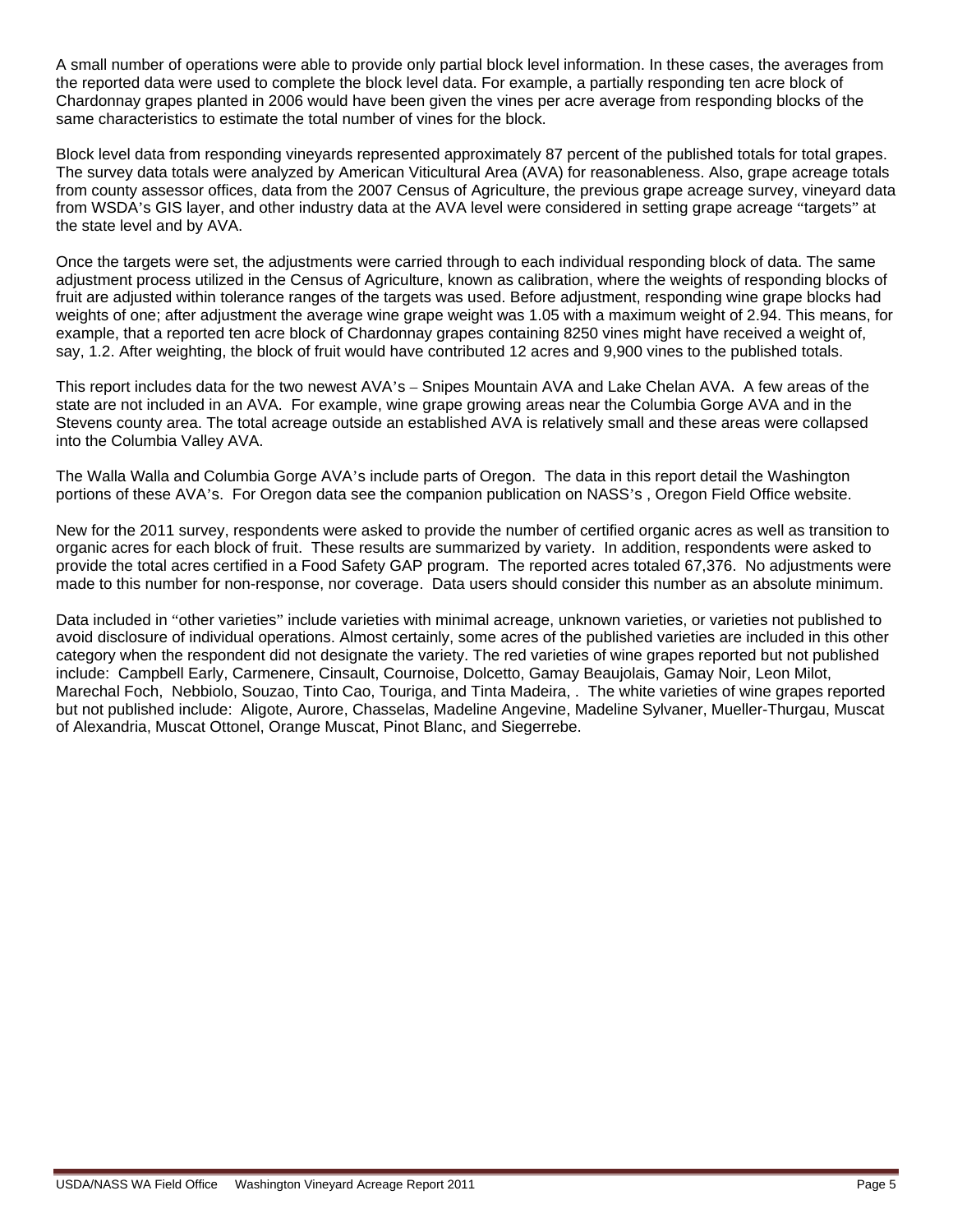| Wine Grapes: Acreage, by Variety, Historic Comparisons, Washington, January 1, 1993-2011 |  |  |  |  |  |  |  |
|------------------------------------------------------------------------------------------|--|--|--|--|--|--|--|
|------------------------------------------------------------------------------------------|--|--|--|--|--|--|--|

| Variety            | 1993    | 1999    | 2002    | 2006    | 2011    |
|--------------------|---------|---------|---------|---------|---------|
|                    | (acres) | (acres) | (acres) | (acres) | (acres) |
|                    |         |         |         |         |         |
|                    | 2,600   | 6,100   | 6,640   | 5,992   | 7,654   |
|                    | 600     | 400     | 450     | 233     | 207     |
|                    | 300     | 400     | 670     | 632     | 775     |
|                    |         | 110     | 100     | 146     | 177     |
|                    |         | 150     | 330     | 488     | 1,576   |
|                    |         |         |         |         | 65      |
| Sauvignon Blanc    | 800     | 700     | 710     | 993     | 1,173   |
|                    | 700     | 600     | 550     | 235     | 222     |
|                    |         | 60      | 230     | 362     | 390     |
|                    | 2,000   | 1,900   | 2,200   | 4,404   | 6,320   |
|                    | 100     | 80      | 120     | 164     | 293     |
|                    | 7,100   | 10,500  | 12,000  | 13,649  | 18,851  |
|                    |         |         |         |         |         |
|                    |         |         |         |         | 70      |
|                    | 150     | 700     | 750     | 1,157   | 972     |
| Cabernet Sauvignon | 1,400   | 5,000   | 6,050   | 5,959   | 10,293  |
|                    |         |         |         | 145     | 261     |
|                    | 150     | 150     | 230     | 79      | 73      |
|                    |         | 50      | 90      | 196     | 378     |
|                    | 1,800   | 5,600   | 5,980   | 5,853   | 8,235   |
|                    |         |         |         | 96      | 165     |
|                    |         |         |         | 131     | 301     |
|                    | 250     | 200     | 290     | 314     | 307     |
|                    |         | 100     | 220     | 206     | 185     |
|                    |         | 1,500   | 2,100   | 2,831   | 3,103   |
|                    |         |         |         |         | 94      |
|                    |         | 50      | 70      | 67      | 89      |
|                    | 250     | 150     | 120     |         | 472     |
|                    | 4.000   | 13,500  | 16,000  | 17,351  | 24,998  |
|                    | 11,100  | 24,000  | 28,000  | 31,000  | 43,849  |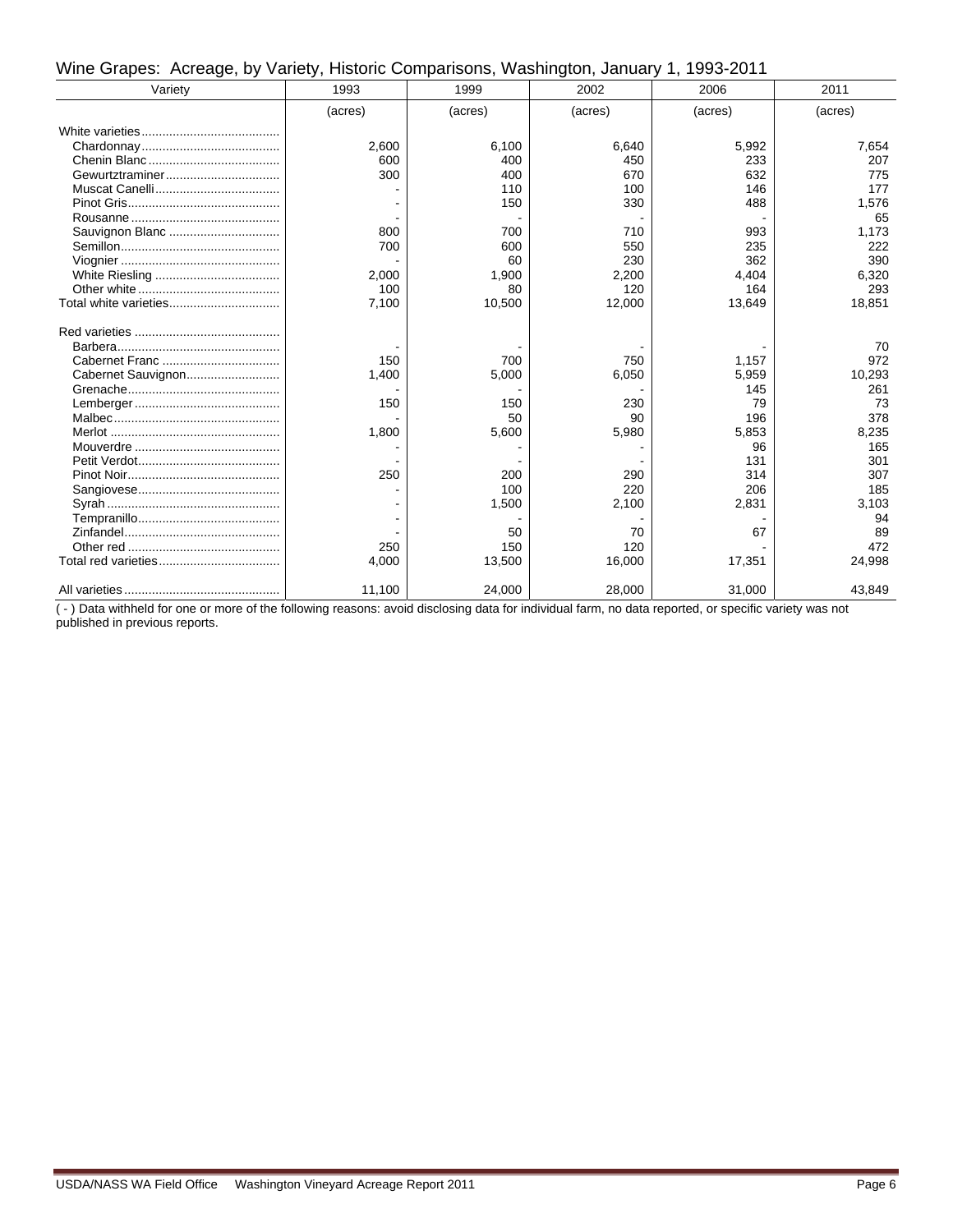#### Wine Grapes: Acres by Variety and American Viticultural Area, Washington, 2011

|                      | American Viticultural Area |                    |                              |                |                |                             |  |
|----------------------|----------------------------|--------------------|------------------------------|----------------|----------------|-----------------------------|--|
| Variety              | Columbia<br>Gorge          | Columbia<br>Valley | Horse Heaven<br><b>Hills</b> | Lake<br>Chelan | Puget<br>Sound | Rattlesnake<br><b>Hills</b> |  |
|                      | (acres)                    | (acres)            | (acres)                      | (acres)        | (acres)        | (acres)                     |  |
| White varieties      |                            |                    |                              |                |                |                             |  |
|                      | 82                         | 1,331              | 1,771                        | 13             |                | 118                         |  |
|                      |                            |                    |                              |                |                |                             |  |
|                      | 73                         | 96                 |                              | 28             |                |                             |  |
|                      |                            | 71                 |                              |                |                |                             |  |
|                      | 68                         | 248                | 138                          | 12             | 9              | 46                          |  |
|                      |                            | 8                  | 18                           |                |                | 6                           |  |
|                      |                            | 171                | 492                          | 3              |                |                             |  |
|                      |                            | 21                 |                              |                |                | 7                           |  |
|                      |                            | 62                 | 88                           | 15             |                | 27                          |  |
|                      | 22                         | 1,140              | 875                          | 43             | 4              | 451                         |  |
|                      |                            | я                  | $\overline{2}$               |                | 46             | 13                          |  |
|                      | 251                        | 3,158              | 3,606                        | 121            | 70             | 706                         |  |
| <b>Red varieties</b> |                            |                    |                              |                |                |                             |  |
|                      |                            |                    | 18                           |                |                |                             |  |
|                      |                            | 174                | 264                          | 4              |                | 65                          |  |
|                      |                            | 1,749              | 3,320                        |                |                | 292                         |  |
|                      |                            | 17                 | 127                          |                |                |                             |  |
|                      |                            |                    | 20                           |                |                |                             |  |
|                      | 3                          | 59                 | 104                          | 3              |                | 13                          |  |
|                      | 20                         | 1,449              | 2,047                        |                |                | 367                         |  |
|                      |                            | 18                 | 50                           |                |                | 3                           |  |
|                      |                            | 25                 | 86                           |                |                | 19                          |  |
|                      | 42                         | 35                 |                              | 42             | 83             |                             |  |
|                      |                            | 29                 | 34                           | 5              |                |                             |  |
|                      |                            | 638                | 756                          | 36             |                | 76                          |  |
|                      | 5                          | 6                  |                              |                |                |                             |  |
|                      |                            |                    | 16                           |                |                | 14                          |  |
|                      | 35                         | 62                 | 123                          |                | 19             | 18                          |  |
|                      | 143                        | 4,311              | 6,978                        | 125            | 109            | 892                         |  |
|                      | 394                        | 7,469              | 10,584                       | 247            | 178            | 1,599                       |  |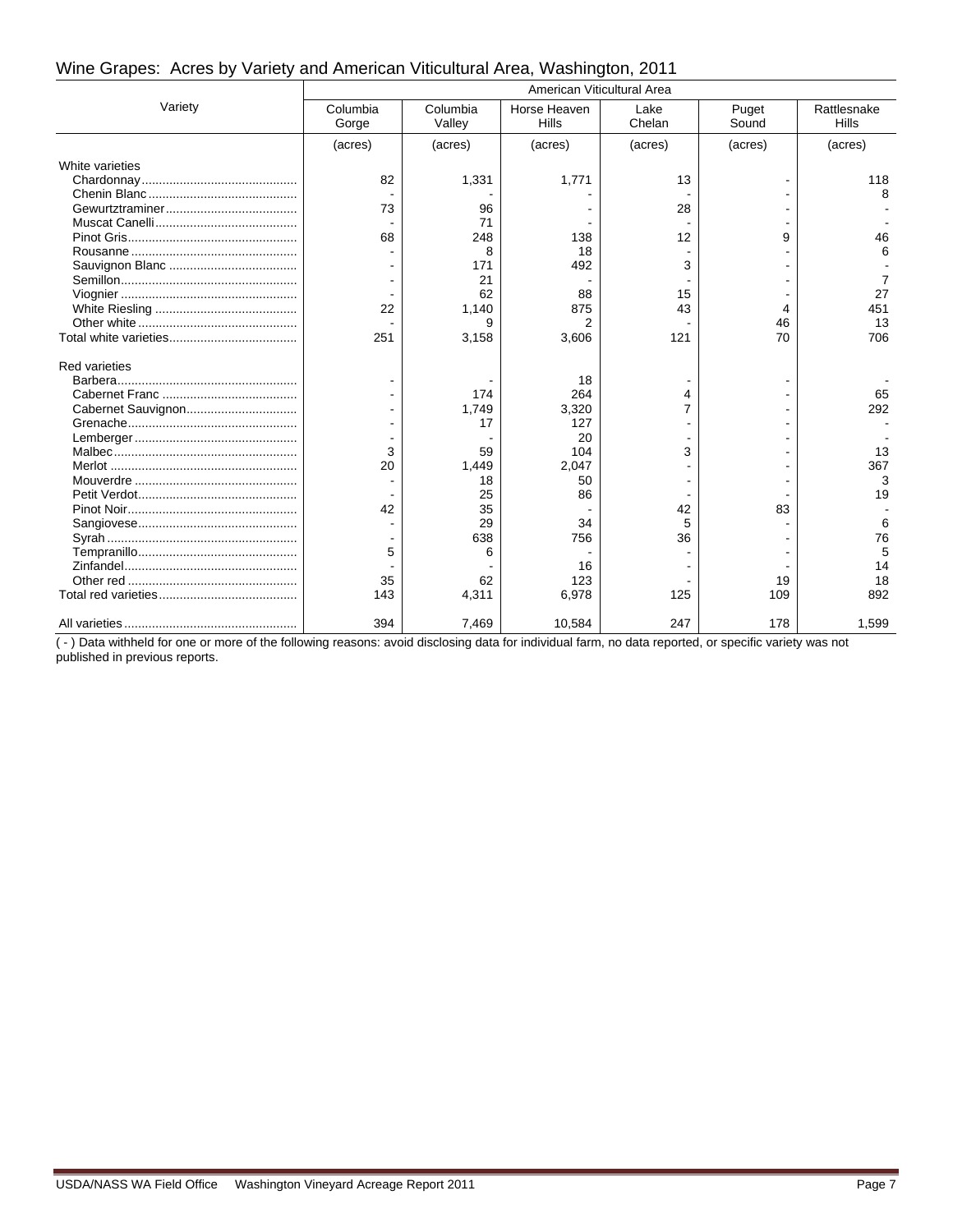#### Wine Grapes: Acres by Variety and American Viticultural Area, Washington, 2011

|                      | American Viticultural Area |                    |                  |                       |                  |            |  |  |
|----------------------|----------------------------|--------------------|------------------|-----------------------|------------------|------------|--|--|
| Variety              | Red<br>Mountain            | Snipes<br>Mountain | Wahluke<br>Slope | Walla Walla<br>Valley | Yakima<br>Valley | Washington |  |  |
|                      | (acres)                    | (acres)            | (acres)          | (acres)               | (acres)          | (acres)    |  |  |
| White varieties      |                            |                    |                  |                       |                  |            |  |  |
|                      |                            | 148                | 984              | 27                    | 3,157            | 7.654      |  |  |
|                      |                            |                    | 18               |                       | 54               | 207        |  |  |
|                      |                            |                    | 120              |                       | 389              | 775        |  |  |
|                      |                            |                    |                  |                       | 73               | 177        |  |  |
|                      |                            |                    |                  |                       | 855              | 1,576      |  |  |
|                      |                            |                    |                  |                       | 22               | 65         |  |  |
|                      | 18                         |                    | 41               |                       | 421              | 1,173      |  |  |
|                      | 20                         |                    |                  | 19                    | 99               | 222        |  |  |
|                      | 10                         |                    | 24               | 20                    | 111              | 390        |  |  |
|                      |                            | 70                 | 851              |                       | 2,858            | 6,320      |  |  |
|                      |                            |                    | 21               |                       | 31               | 293        |  |  |
|                      | 92                         | 325                | 2,218            | 235                   | 8,070            | 18,851     |  |  |
| <b>Red varieties</b> |                            |                    |                  |                       |                  |            |  |  |
|                      |                            |                    | 18               |                       | 5                | 70         |  |  |
|                      | 42                         |                    | 138              | 76                    | 197              | 972        |  |  |
|                      | 672                        | 142                | 1,900            | 524                   | 1,678            | 10.293     |  |  |
|                      | 8                          |                    | 41               |                       | 62               | 261        |  |  |
|                      |                            |                    |                  |                       | 26               | 73         |  |  |
|                      | 19                         |                    | 107              | 18                    | 47               | 378        |  |  |
|                      | 184                        | 111                | 1,540            | 201                   | 2,298            | 8,235      |  |  |
|                      | 12                         |                    | 49               |                       | 32               | 165        |  |  |
|                      | 19                         |                    | 86               | 33                    | 34               | 301        |  |  |
|                      |                            |                    |                  |                       | 78               | 307        |  |  |
|                      | 12                         |                    | 36               | 12                    | 50               | 185        |  |  |
|                      | 173                        | 78                 | 427              | 165                   | 728              | 3,103      |  |  |
|                      |                            |                    | 17               | 13                    | 35               | 94         |  |  |
|                      |                            |                    |                  |                       | 12               | 89         |  |  |
|                      | 22                         |                    | 49               | 18                    | 103              | 472        |  |  |
|                      | 1,182                      | 380                | 4,427            | 1,069                 | 5,382            | 24,998     |  |  |
|                      | 1,273                      | 704                | 6,645            | 1,304                 | 13,452           | 43.849     |  |  |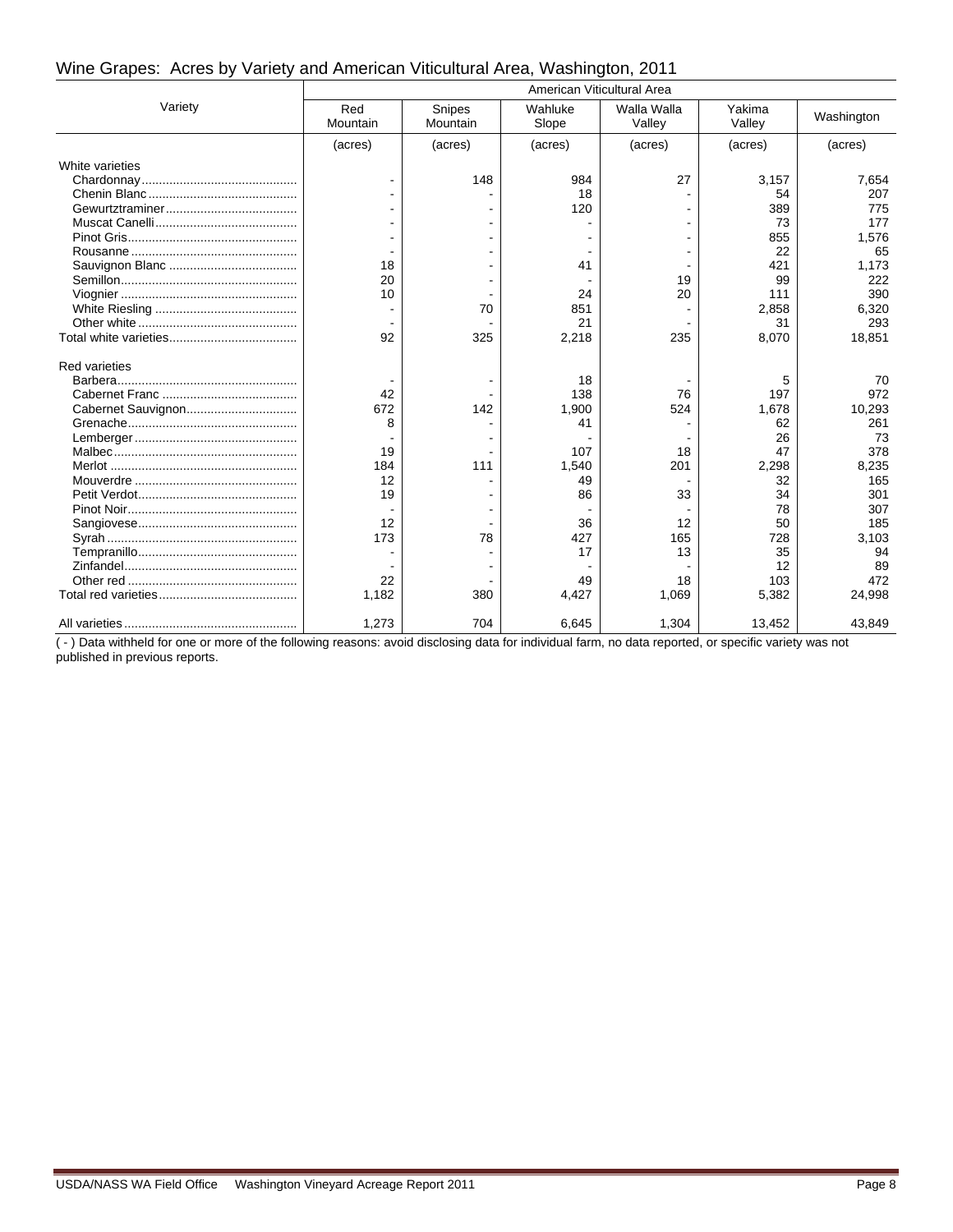#### Wine Grapes: Vines by Variety and American Viticultural Area, Washington, 2011

|                      | American Viticultural Area |                    |                              |                |                |                      |  |
|----------------------|----------------------------|--------------------|------------------------------|----------------|----------------|----------------------|--|
| Variety              | Columbia<br>Gorge          | Columbia<br>Valley | Horse Heaven<br><b>Hills</b> | Lake<br>Chelan | Puget<br>Sound | Rattlesnake<br>Hills |  |
|                      | (vines)                    | (vines)            | (vines)                      | (vines)        | (vines)        | (vines)              |  |
| White varieties      |                            |                    |                              |                |                |                      |  |
|                      | 53,414                     | 1,191,207          | 1,596,600                    | 14,855         |                | 106,209              |  |
|                      |                            |                    |                              |                |                | 9,132                |  |
|                      | 45,613                     | 76,304             |                              | 35,359         |                |                      |  |
|                      |                            | 45,545             |                              |                |                |                      |  |
|                      | 41,425                     | 244,615            | 134,886                      | 14,674         | 13,739         | 43,726               |  |
|                      |                            | 11,208             | 15,355                       |                |                | 5,057                |  |
|                      |                            | 117,967            | 393,836                      | 3,012          | 100            |                      |  |
|                      |                            | 18.016             |                              |                |                | 7,830                |  |
|                      |                            | 51,260             | 73,660                       | 16,015         |                | 22,998               |  |
|                      | 27,969                     | 870,074            | 815,970                      | 55,157         | 4,474          | 430,860              |  |
|                      |                            | 12,350             | 1,485                        |                | 66,841         | 13,591               |  |
|                      | 175,492                    | 2,639,635          | 3,199,662                    | 145,825        | 96,164         | 670,092              |  |
| <b>Red varieties</b> |                            |                    |                              |                |                |                      |  |
|                      |                            |                    | 16.062                       |                |                |                      |  |
|                      |                            | 174,030            | 234,858                      | 3,704          |                | 67,251               |  |
|                      |                            | 1,466,031          | 2,950,215                    | 7,794          |                | 280,020              |  |
|                      |                            | 14,402             | 130,998                      |                |                |                      |  |
|                      |                            |                    | 16,189                       |                |                |                      |  |
|                      | 3,106                      | 57,159             | 104,011                      | 2,967          |                | 14,487               |  |
|                      | 14,252                     | 1,423,713          | 1,725,973                    |                |                | 386,793              |  |
|                      |                            | 16,934             | 44,351                       |                |                | 2,821                |  |
|                      |                            | 21,494             | 87,856                       |                |                | 18,865               |  |
|                      | 45,513                     | 36,594             |                              | 48.665         | 114,514        |                      |  |
|                      |                            | 25,936             | 38,878                       | 5,509          |                | 5,629                |  |
|                      |                            | 576,465            | 675,493                      | 42,923         |                | 71,303               |  |
|                      | 5,101                      | 4,568              |                              |                |                | 4,845                |  |
|                      |                            |                    | 12.909                       |                |                | 17,799               |  |
|                      | 31,238                     | 71,923             | 110,226                      |                | 27,089         | 15,977               |  |
|                      | 132,006                    | 3,930,034          | 6,159,307                    | 146,986        | 148,246        | 897,182              |  |
|                      | 307,498                    | 6,569,669          | 9,358,969                    | 292,811        | 244,410        | 1,567,274            |  |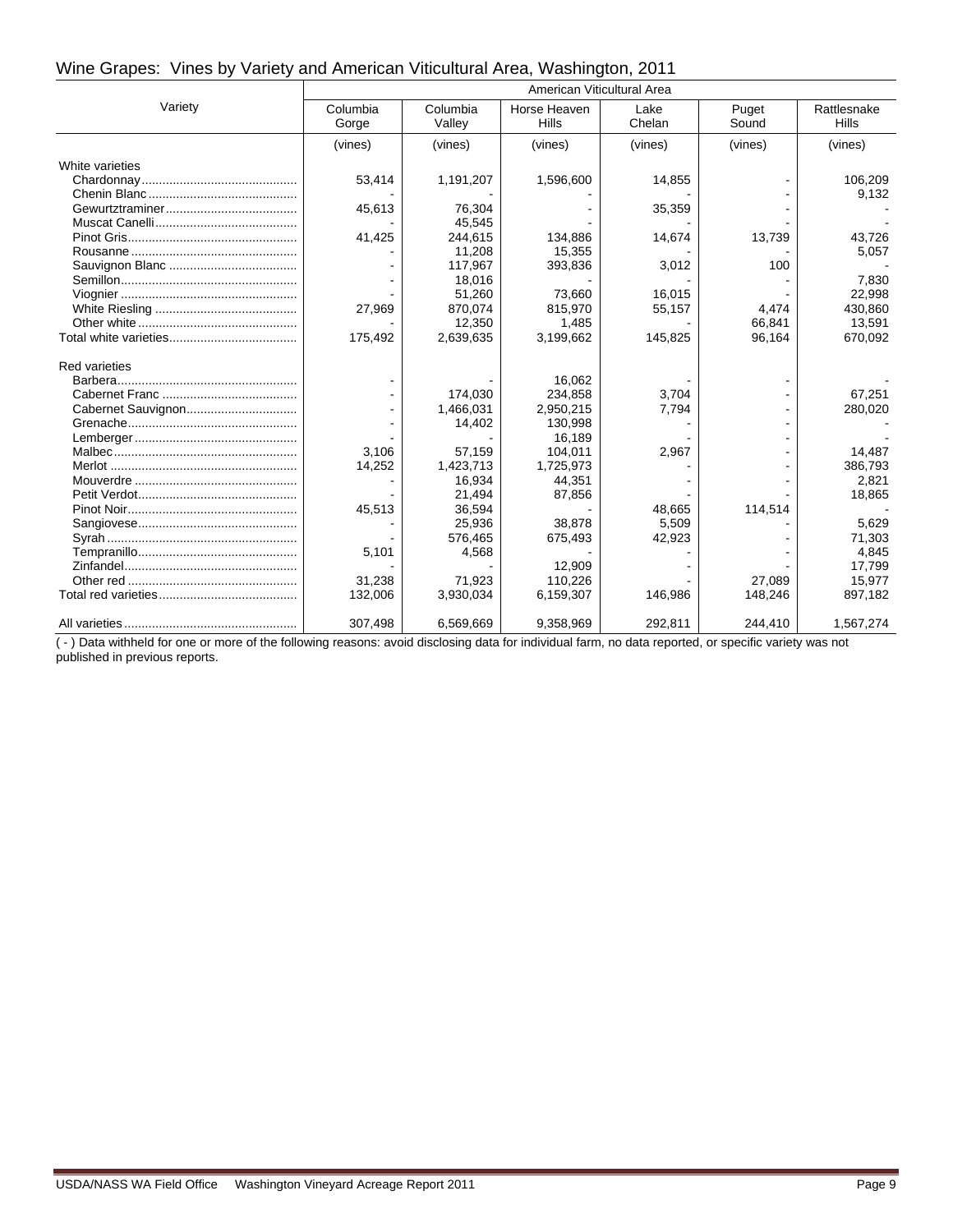#### Wine Grapes: Vines by Variety and American Viticultural Area, Washington, 2011

|                      | American Viticultural Area |                           |                  |                       |                  |            |  |  |
|----------------------|----------------------------|---------------------------|------------------|-----------------------|------------------|------------|--|--|
| Variety              | Red<br>Mountain            | <b>Snipes</b><br>Mountain | Wahluke<br>Slope | Walla Walla<br>Valley | Yakima<br>Valley | Washington |  |  |
|                      | (vines)                    | (vines)                   | (vines)          | (vines)               | (vines)          | (vines)    |  |  |
| White varieties      |                            |                           |                  |                       |                  |            |  |  |
|                      |                            | 65,988                    | 966,909          | 23,812                | 2,596,547        | 6,635,887  |  |  |
|                      |                            |                           | 17,487           |                       | 31,886           | 151,278    |  |  |
|                      |                            |                           | 145,588          |                       | 328,111          | 682,512    |  |  |
|                      |                            |                           |                  |                       | 66,523           | 141,587    |  |  |
|                      |                            |                           |                  |                       | 757,987          | 1,408,057  |  |  |
|                      |                            |                           |                  |                       | 20,613           | 61,028     |  |  |
|                      | 17,370                     |                           | 37,163           |                       | 349,969          | 942,714    |  |  |
|                      | 17,810                     |                           |                  | 20,709                | 67,372           | 175,206    |  |  |
|                      | 12,218                     |                           | 22,664           | 19,414                | 97,894           | 324,952    |  |  |
|                      |                            | 22,010                    | 867,750          |                       | 2,454,371        | 5,554,693  |  |  |
|                      |                            |                           | 19,354           |                       | 26,272           | 305,115    |  |  |
|                      | 78,226                     | 119,406                   | 2,230,971        | 230,011               | 6,797,545        | 16,383,029 |  |  |
| <b>Red varieties</b> |                            |                           |                  |                       |                  |            |  |  |
|                      |                            |                           | 16,246           |                       | 3,453            | 65.840     |  |  |
|                      | 47,006                     |                           | 121,528          | 73,997                | 190,555          | 916,850    |  |  |
|                      | 790,249                    | 45,003                    | 1,864,767        | 523,528               | 1,498,814        | 9,432,767  |  |  |
|                      | 9,023                      |                           | 40,333           |                       | 57,878           | 259,207    |  |  |
|                      |                            |                           |                  |                       | 18,787           | 61,576     |  |  |
|                      | 24,081                     |                           | 101,340          | 19,316                | 40,725           | 368,450    |  |  |
|                      | 192,270                    | 35,433                    | 1,457,597        | 203,372               | 1,985,260        | 7,447,910  |  |  |
|                      | 12,962                     |                           | 46,693           |                       | 32,284           | 156,915    |  |  |
|                      | 22,738                     |                           | 83,103           | 29,712                | 33,341           | 297,109    |  |  |
|                      |                            |                           |                  |                       | 63,542           | 326,523    |  |  |
|                      | 17,970                     |                           | 47,950           | 10.972                | 41,129           | 193,973    |  |  |
|                      | 226,741                    | 25,043                    | 402,155          | 154,864               | 654,537          | 2,853,156  |  |  |
|                      |                            |                           | 15,201           | 15,209                | 33,896           | 93,313     |  |  |
|                      |                            |                           |                  |                       | 10,258           | 81,264     |  |  |
|                      | 25,855                     |                           | 45,329           | 17,697                | 86,175           | 440,765    |  |  |
|                      | 1,389,786                  | 117,337                   | 4,262,022        | 1,062,078             | 4,750,634        | 22,995,618 |  |  |
|                      | 1,468,012                  | 236,743                   | 6,492,993        | 1,292,089             | 11,548,179       | 39,378,647 |  |  |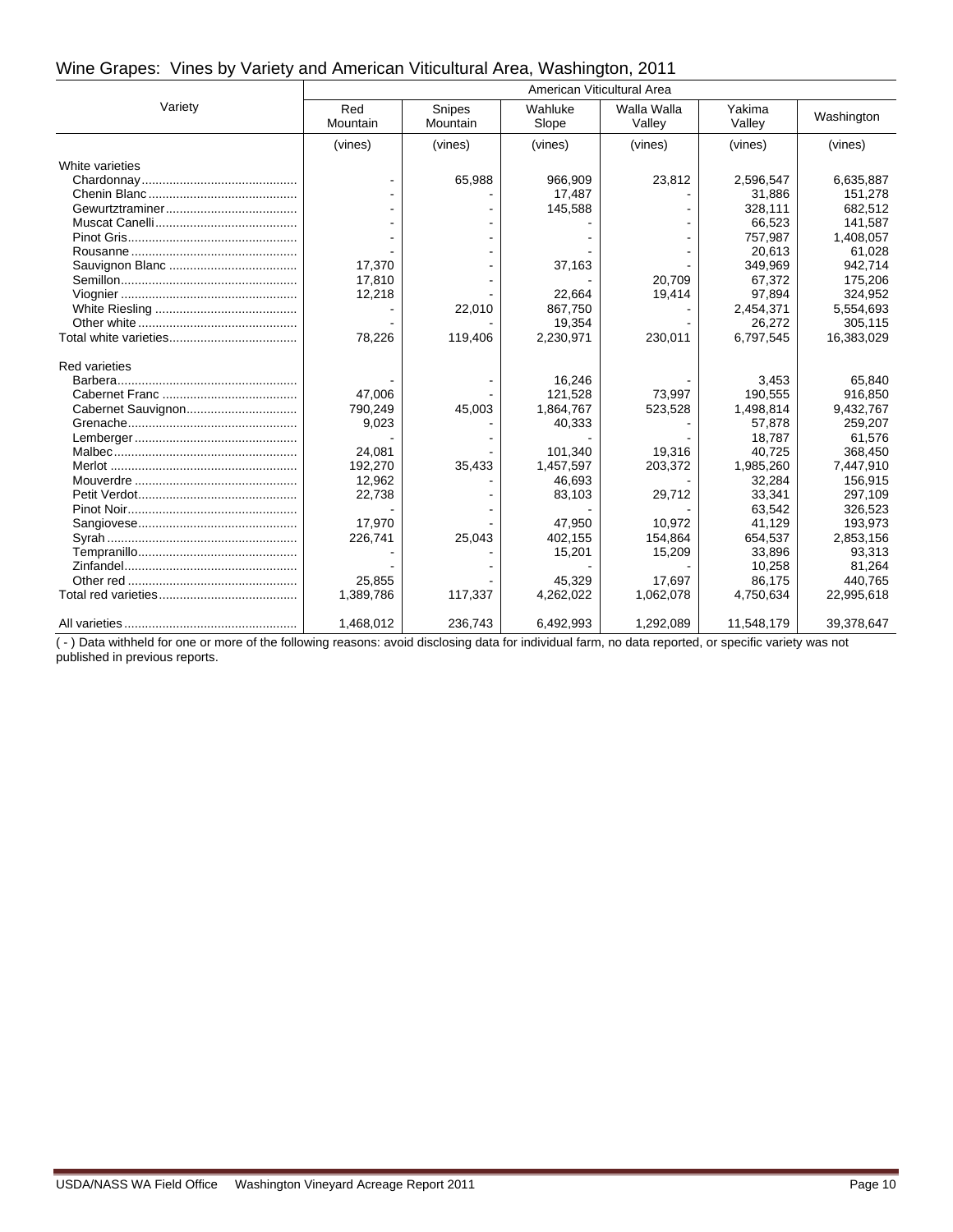#### Wine Grapes: Vines per Acre by Variety and American Viticultural Area, Washington, 2011

|                      | American Viticultural Area |                    |                              |                  |                  |                      |  |  |
|----------------------|----------------------------|--------------------|------------------------------|------------------|------------------|----------------------|--|--|
| Variety              | Columbia<br>Gorge          | Columbia<br>Valley | Horse Heaven<br><b>Hills</b> | Lake<br>Chelan   | Puget<br>Sound   | Rattlesnake<br>Hills |  |  |
|                      | (vines per acre)           | (vines per acre)   | (vines per acre)             | (vines per acre) | (vines per acre) | (vines per acre)     |  |  |
| White varieties      |                            |                    |                              |                  |                  |                      |  |  |
|                      | 654                        | 895                | 901                          | 1,161            |                  | 899                  |  |  |
|                      |                            |                    |                              |                  |                  | 1,087                |  |  |
|                      | 627                        | 796                |                              | 1,263            |                  |                      |  |  |
|                      |                            | 643                |                              |                  |                  |                      |  |  |
|                      | 614                        | 986                | 977                          | 1,213            | 1,598            | 959                  |  |  |
|                      |                            | 1,384              | 853                          |                  |                  | 803                  |  |  |
|                      |                            | 690                | 800                          | 913              | 500              |                      |  |  |
|                      |                            | 866                |                              |                  |                  | 1,119                |  |  |
|                      |                            | 832                | 839                          | 1,054            |                  | 861                  |  |  |
|                      | 1.249                      | 763                | 933                          | 1,289            | 1.017            | 955                  |  |  |
|                      |                            | 1,342              | 874                          |                  | 1,450            | 1,079                |  |  |
|                      | 700                        | 836                | 887                          | 1,203            | 1,382            | 949                  |  |  |
| <b>Red varieties</b> |                            |                    |                              |                  |                  |                      |  |  |
|                      |                            |                    | 883                          |                  |                  |                      |  |  |
|                      |                            | 1,000              | 891                          | 950              |                  | 1,028                |  |  |
|                      |                            | 838                | 889                          | 1,098            |                  | 958                  |  |  |
|                      |                            | 868                | 1,036                        |                  |                  |                      |  |  |
|                      |                            |                    | 794                          |                  |                  |                      |  |  |
|                      | 1,035                      | 967                | 997                          | 1,187            |                  | 1,081                |  |  |
|                      | 709                        | 983                | 843                          |                  |                  | 1,053                |  |  |
|                      |                            | 941                | 883                          |                  |                  | 882                  |  |  |
|                      |                            | 870                | 1,024                        |                  |                  | 1,020                |  |  |
|                      | 1,094                      | 1,052              |                              | 1,173            | 1,376            |                      |  |  |
|                      |                            | 888                | 1,140                        | 1.080            |                  | 880                  |  |  |
|                      |                            | 904                | 893                          | 1,189            |                  | 937                  |  |  |
|                      | 1,020                      | 801                |                              |                  |                  | 1,031                |  |  |
|                      |                            |                    | 807                          |                  |                  | 1,262                |  |  |
|                      | 885                        | 1.169              | 893                          |                  | 1,418            | 868                  |  |  |
|                      | 921                        | 912                | 883                          | 1,172            | 1,366            | 1,005                |  |  |
|                      | 780                        | 880                | 884                          | 1,187            | 1,372            | 980                  |  |  |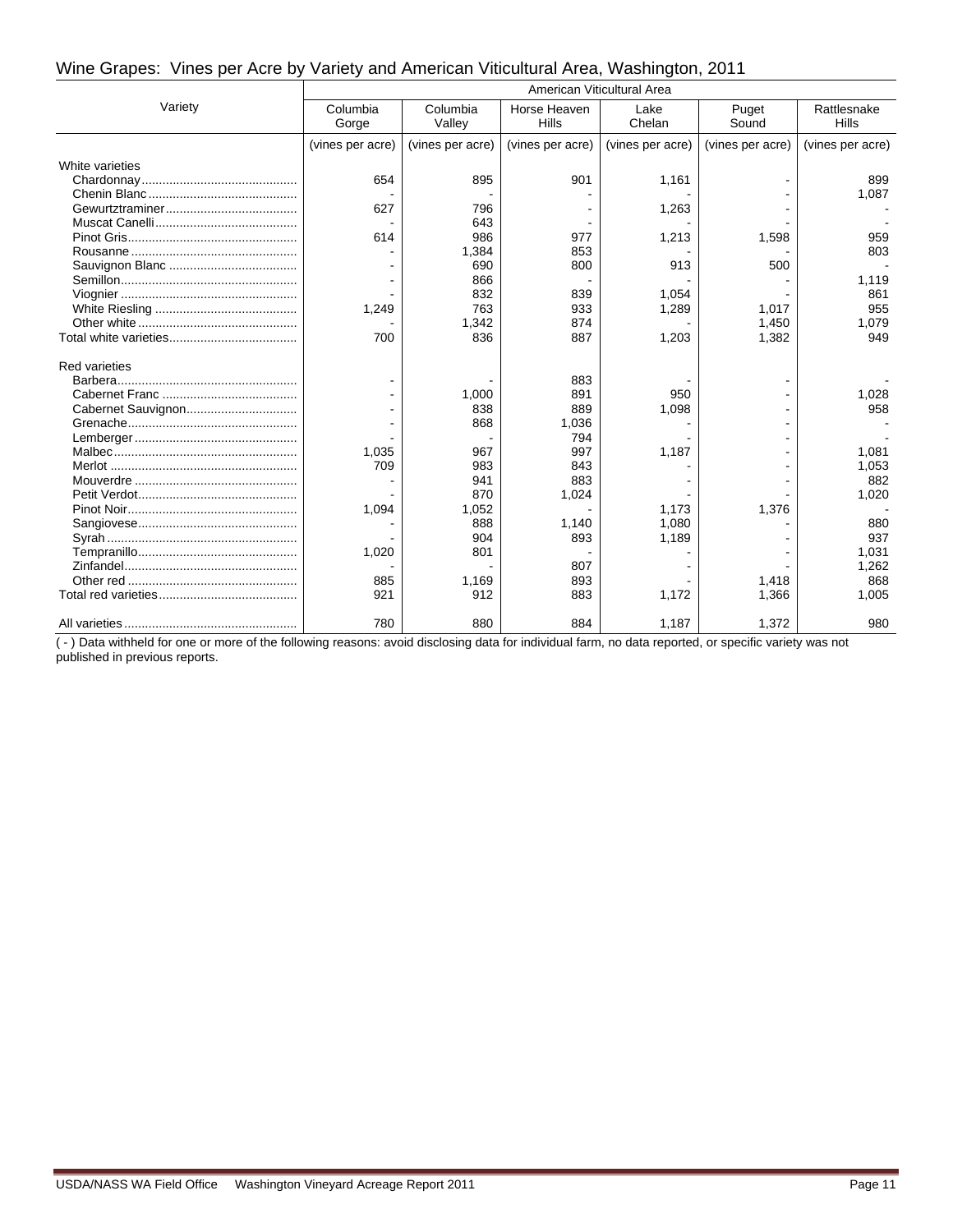#### Wine Grapes: Vines per Acre by Variety and American Viticultural Area, Washington, 2011

|                      | American Viticultural Area |                    |                  |                       |                  |                  |  |  |
|----------------------|----------------------------|--------------------|------------------|-----------------------|------------------|------------------|--|--|
| Variety              | Red<br>Mountain            | Snipes<br>Mountain | Wahluke<br>Slope | Walla Walla<br>Valley | Yakima<br>Valley | Washington       |  |  |
|                      | (vines per acre)           | (vines per acre)   | (vines per acre) | (vines per acre)      | (vines per acre) | (vines per acre) |  |  |
| White varieties      |                            |                    |                  |                       |                  |                  |  |  |
|                      |                            | 446                | 983              | 892                   | 823              | 867              |  |  |
|                      |                            |                    | 972              |                       | 587              | 732              |  |  |
|                      |                            |                    | 1,218            |                       | 843              | 881              |  |  |
|                      |                            |                    |                  |                       | 906              | 799              |  |  |
|                      |                            |                    |                  |                       | 887              | 894              |  |  |
|                      |                            |                    |                  |                       | 937              | 935              |  |  |
|                      | 949                        |                    | 900              |                       | 831              | 803              |  |  |
|                      | 913                        |                    |                  | 1,084                 | 682              | 790              |  |  |
|                      | 1,273                      |                    | 960              | 996                   | 882              | 833              |  |  |
|                      |                            | 314                | 1.020            |                       | 859              | 879              |  |  |
|                      |                            |                    | 926              |                       | 856              | 1,043            |  |  |
|                      | 851                        | 368                | 1,006            | 979                   | 842              | 869              |  |  |
| <b>Red varieties</b> |                            |                    |                  |                       |                  |                  |  |  |
|                      |                            |                    | 913              |                       | 767              | 938              |  |  |
|                      | 1,117                      |                    | 881              | 979                   | 966              | 943              |  |  |
|                      | 1,176                      | 318                | 981              | 999                   | 893              | 916              |  |  |
|                      | 1,203                      |                    | 993              |                       | 940              | 992              |  |  |
|                      |                            |                    |                  |                       | 737              | 848              |  |  |
|                      | 1,274                      |                    | 949              | 1,073                 | 874              | 975              |  |  |
|                      | 1.046                      | 318                | 947              | 1,010                 | 864              | 904              |  |  |
|                      | 1,098                      |                    | 951              |                       | 1,012            | 952              |  |  |
|                      | 1,216                      |                    | 965              | 909                   | 981              | 989              |  |  |
|                      |                            |                    |                  |                       | 818              | 1.063            |  |  |
|                      | 1,473                      |                    | 1,328            | 914                   | 831              | 1,051            |  |  |
|                      | 1,312                      | 322                | 941              | 941                   | 899              | 920              |  |  |
|                      |                            |                    | 905              | 1,170                 | 982              | 990              |  |  |
|                      |                            |                    |                  |                       | 877              | 909              |  |  |
|                      | 1,197                      |                    | 927              | 1,006                 | 835              | 934              |  |  |
|                      | 1,176                      | 309                | 963              | 994                   | 883              | 920              |  |  |
|                      | 1,153                      | 336                | 977              | 991                   | 858              | 898              |  |  |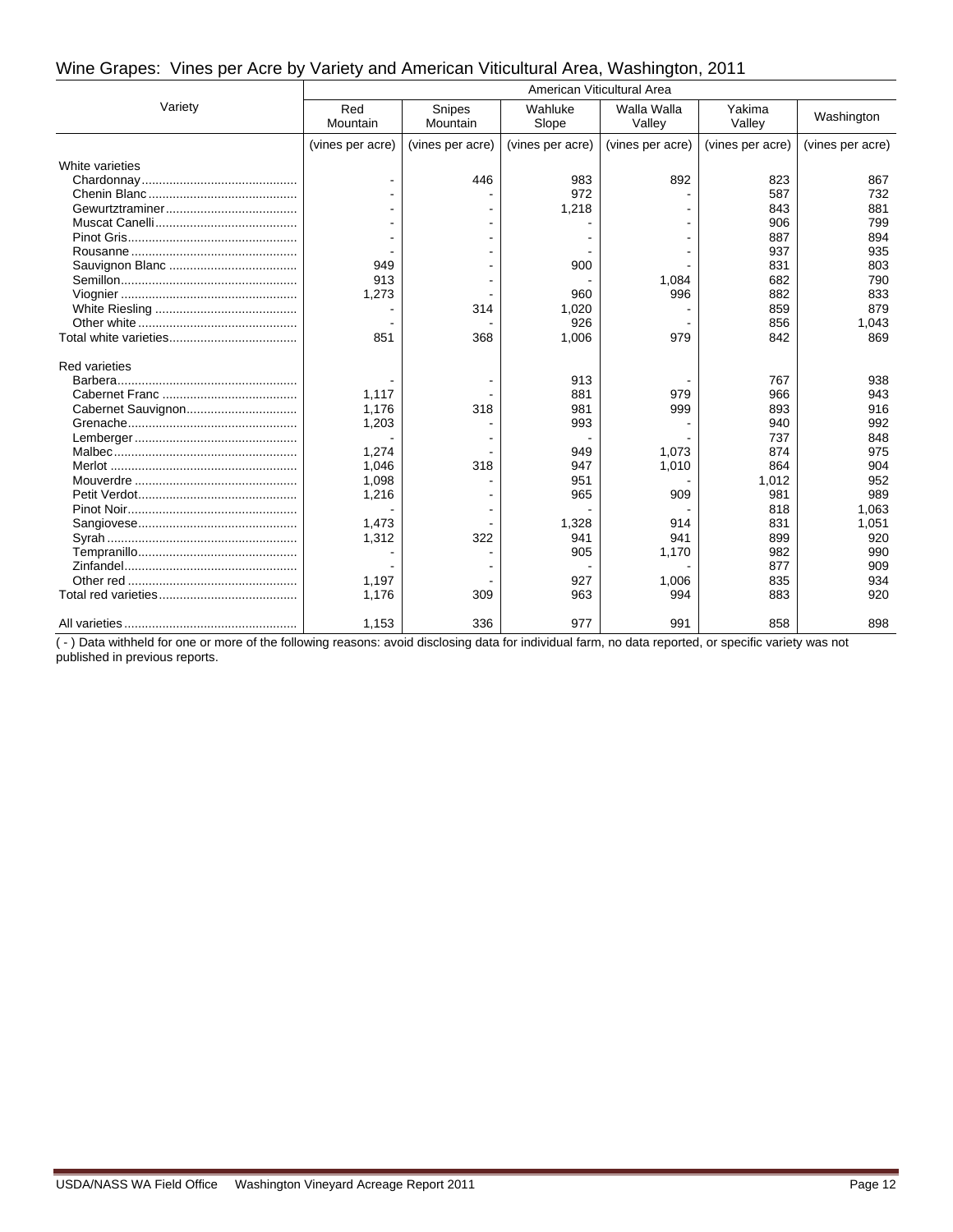#### Wine Grapes: Acres by Age, by Variety, Washington, 2011

|                      |                  |               |               | Year planted     |               |               |                |         |
|----------------------|------------------|---------------|---------------|------------------|---------------|---------------|----------------|---------|
| Variety              | Prior to<br>1991 | 1991-<br>1995 | 1996-<br>2000 | $2001 -$<br>2005 | 2006-<br>2007 | 2008-<br>2009 | 2010           | Total   |
|                      | (acres)          | (acres)       | (acres)       | (acres)          | (acres)       | (acres)       | (acres)        | (acres) |
| White varieties      |                  |               |               |                  |               |               |                |         |
|                      | 1,779            | 877           | 3,199         | 222              | 588           | 572           | 417            | 7,654   |
|                      | 198              |               |               |                  |               |               |                | 207     |
|                      | 204              |               | 292           | 161              | 83            | 17            |                | 775     |
|                      | 51               |               |               | 110              |               |               |                | 177     |
|                      | 26               | 24            | 359           | 297              | 675           | 195           |                | 1,576   |
|                      |                  |               | 16            | 16               | 7             | 24            |                | 65      |
|                      | 525              |               | 182           | 232              | 121           | 79            |                | 1,173   |
|                      | 144              |               | 37            |                  | 11            | 15            |                | 222     |
|                      |                  | 10            | 133           | 159              | 44            | 43            |                | 390     |
|                      | 1.633            | 123           | 494           | 2,031            | 1,438         | 521           | 82             | 6,320   |
|                      | 15               | 69            | 134           | 49               | 11            | 13            |                | 293     |
|                      | 4,578            | 1,145         | 4,850         | 3,286            | 2,983         | 1,490         | 519            | 18,851  |
| <b>Red varieties</b> |                  |               |               |                  |               |               |                |         |
|                      |                  |               | 17            | 36               | 12            |               |                | 70      |
|                      | 81               | 103           | 448           | 214              | 92            | 22            | 14             | 972     |
| Cabernet Sauvignon   | 1.710            | 625           | 3,866         | 1.178            | 1,400         | 1,094         | 420            | 10.293  |
|                      |                  |               | 11            | 44               | 99            | 56            |                | 261     |
|                      | 20               |               | 38            |                  |               |               |                | 73      |
|                      | 3                | 21            | 70            | 110              | 84            | 54            | 36             | 378     |
|                      | 1,547            | 1,654         | 2,369         | 811              | 966           | 770           | 119            | 8,235   |
|                      |                  |               |               | 69               | 57            | 34            |                | 165     |
|                      |                  | 8             | 11            | 151              | 101           | 28            |                | 301     |
|                      | 91               |               | 70            | 81               | 34            | 16            |                | 307     |
|                      |                  | 14            | 66            | 65               | 24            | 15            |                | 185     |
|                      | 132              | 97            | 1,566         | 975              | 255           | 68            | 10             | 3,103   |
|                      |                  | 10            |               |                  | 27            | 22            |                | 94      |
|                      |                  |               | 23            | 41               | 16            |               |                | 89      |
|                      | 38               | 7             | 34            | 170              | 149           | 69            | $\overline{7}$ | 472     |
|                      | 3,684            | 2,555         | 8,605         | 3,974            | 3,313         | 2,254         | 613            | 24,998  |
|                      | 8,263            | 3,699         | 13,455        | 7,260            | 6,297         | 3,744         | 1,133          | 43,849  |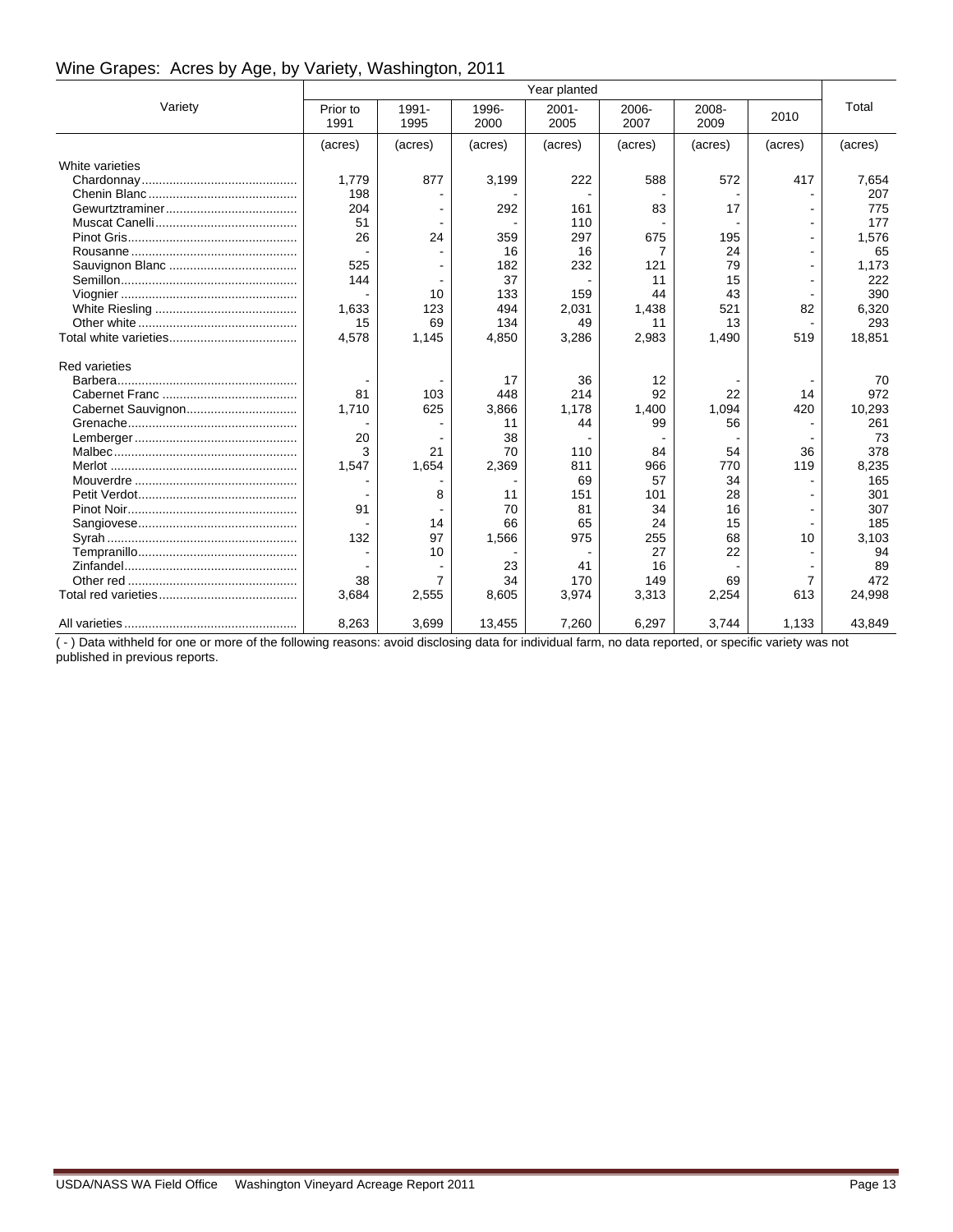#### Wine Grapes: Vines by Age, by Variety, Washington, 2011

|                       | Year planted     |               |               |                  |               |               |           |            |
|-----------------------|------------------|---------------|---------------|------------------|---------------|---------------|-----------|------------|
| Variety               | Prior to<br>1991 | 1991-<br>1995 | 1996-<br>2000 | $2001 -$<br>2005 | 2006-<br>2007 | 2008-<br>2009 | 2010      | Total      |
|                       | (vines)          | (vines)       | (vines)       | (vines)          | (vines)       | (vines)       | (vines)   | (vines)    |
| White varieties       |                  |               |               |                  |               |               |           |            |
| Chardonnay            | 1,285,856        | 699,976       | 2,881,998     | 171,712          | 576,850       | 570,263       | 449,232   | 6,635,887  |
| Chenin Blanc          | 141.037          |               |               |                  |               |               |           | 151.278    |
| Gewurtztraminer       | 154,880          |               | 253,712       | 135,811          | 105,367       | 19,031        |           | 682,512    |
| Muscat Canelli        | 32,043           |               |               | 90,575           |               |               |           | 141,587    |
| Pinot Gris            | 19,526           | 18,363        | 265,465       | 287,737          | 629,582       | 187,202       |           | 1,408,057  |
| Rousanne              |                  |               | 12,578        | 18,602           | 6,292         | 21.723        |           | 61,028     |
| Sauvignon Blanc       | 371,895          |               | 179,135       | 188,673          | 97,427        | 77,346        |           | 942,714    |
| Semillon              | 97,730           |               | 34,907        |                  | 9,617         | 18,367        |           | 175,206    |
| Viognier              |                  | 6,594         | 114,397       | 117,849          | 40,571        | 44,330        |           | 324,952    |
| White Riesling        | 1,193,351        | 89.357        | 435,968       | 1,921,752        | 1,373,267     | 459,558       | 81,440    | 5,554,693  |
| Other white           | 19,233           | 70,541        | 142,046       | 50,198           | 10,561        | 12,161        |           | 305,115    |
| Total white varieties | 3,317,973        | 918,782       | 4,325,046     | 2,991,501        | 2,856,644     | 1,423,723     | 549,360   | 16,383,029 |
| <b>Red varieties</b>  |                  |               |               |                  |               |               |           |            |
|                       |                  |               | 13,917        | 34.412           | 12,366        |               |           | 65,840     |
| Cabernet Franc        | 53,036           | 97.713        | 431,456       | 194,601          | 96,649        | 24,905        | 18.490    | 916,850    |
| Cabernet Sauvignon    | 1.228.998        | 555,926       | 3,492,841     | 1,188,812        | 1,408,699     | 1,155,738     | 401,753   | 9,432,767  |
| Grenache              |                  |               | 9,434         | 37,144           | 108,301       | 57,801        |           | 259,207    |
| Lemberger             | 14,639           |               | 32,017        |                  |               |               |           | 61,576     |
| Malbec                | 2,469            | 16,448        | 68,411        | 96,330           | 92,692        | 57,797        | 34,303    | 368,450    |
|                       | 1,260,997        | 1,409,121     | 2,160,824     | 741,727          | 983,921       | 764,547       | 126,773   | 7,447,910  |
| Mouverdre             |                  |               |               | 62,367           | 55,787        | 34,752        |           | 156,915    |
| Petit Verdot          |                  | 5,282         | 9,956         | 142,495          | 104,611       | 31,375        |           | 297,109    |
| Pinot Noir            | 72,252           |               | 72,825        | 121,697          | 34,131        | 15,661        |           | 326,523    |
| Sangiovese            |                  | 11.033        | 63.727        | 72,470           | 27,674        | 17,869        |           | 193,973    |
|                       | 112,504          | 70.720        | 1,330,555     | 921,705          | 332,331       | 73,667        | 11,674    | 2,853,156  |
| Tempranillo           |                  | 9,291         |               |                  | 24.388        | 22,299        |           | 93,313     |
| Zinfandel             |                  |               | 21,195        | 31,503           | 16,003        |               |           | 81,264     |
| Other red             | 29.964           | 4,348         | 28,473        | 150,882          | 146.800       | 74,562        | 5.736     | 440,765    |
| Total red varieties   | 2,834,944        | 2,193,578     | 7,752,199     | 3,826,885        | 3,444,353     | 2,338,356     | 605,303   | 22,995,618 |
| All varieties         | 6,152,917        | 3,112,360     | 12,077,245    | 6,818,386        | 6,300,997     | 3,762,079     | 1,154,663 | 39,378,647 |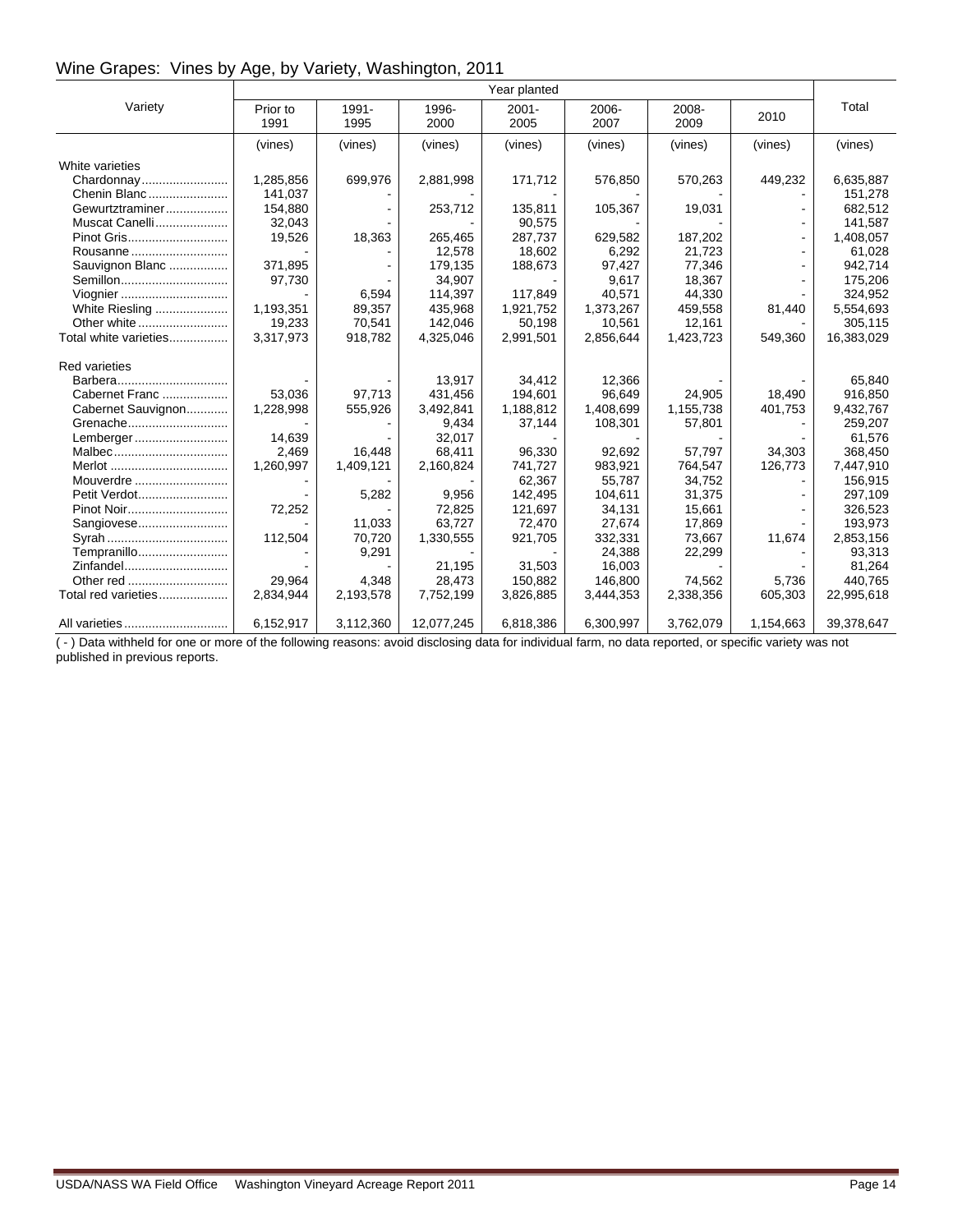#### Wine Grapes: Vines per Acre by Age, by Variety, Washington, 2011

|                       |                     |                     |                     | Year planted        |                     |                     |                     |                     |
|-----------------------|---------------------|---------------------|---------------------|---------------------|---------------------|---------------------|---------------------|---------------------|
| Variety               | Prior to<br>1991    | 1991-<br>1995       | 1996-<br>2000       | $2001 -$<br>2005    | 2006-<br>2007       | 2008-<br>2009       | 2010                | Total               |
|                       | (vines per<br>acre) | (vines per<br>acre) | (vines per<br>acre) | (vines per<br>acre) | (vines per<br>acre) | (vines per<br>acre) | (vines per<br>acre) | (vines per<br>acre) |
| White varieties       |                     |                     |                     |                     |                     |                     |                     |                     |
| Chardonnay            | 723                 | 798                 | 901                 | 773                 | 982                 | 996                 | 1,078               | 867                 |
| Chenin Blanc          | 713                 |                     |                     |                     |                     |                     |                     | 732                 |
| Gewurtztraminer       | 759                 |                     | 870                 | 842                 | 1,266               | 1,094               |                     | 881                 |
| Muscat Canelli        | 626                 |                     |                     | 825                 |                     |                     |                     | 799                 |
| Pinot Gris            | 766                 | 759                 | 740                 | 969                 | 933                 | 958                 |                     | 894                 |
| Rousanne              |                     |                     | 801                 | 1,155               | 899                 | 905                 |                     | 935                 |
| Sauvignon Blanc       | 708                 |                     | 984                 | 814                 | 805                 | 984                 |                     | 803                 |
| Semillon              | 677                 |                     | 941                 |                     | 859                 | 1,258               |                     | 790                 |
| Viognier              |                     | 666                 | 863                 | 740                 | 933                 | 1,026               |                     | 833                 |
| White Riesling        | 731                 | 726                 | 883                 | 946                 | 955                 | 882                 | 996                 | 879                 |
| Other white           | 1,249               | 1,016               | 1,057               | 1,024               | 935                 | 943                 |                     | 1,043               |
| Total white varieties | 725                 | 803                 | 892                 | 910                 | 958                 | 956                 | 1,058               | 869                 |
| <b>Red varieties</b>  |                     |                     |                     |                     |                     |                     |                     |                     |
| Barbera               |                     |                     | 843                 | 953                 | 1,075               |                     |                     | 938                 |
| Cabernet Franc        | 657                 | 953                 | 962                 | 911                 | 1,053               | 1,153               | 1,350               | 943                 |
| Cabernet Sauvignon    | 719                 | 890                 | 903                 | 1,009               | 1,006               | 1,056               | 957                 | 916                 |
| Grenache              |                     |                     | 858                 | 837                 | 1,100               | 1,041               |                     | 992                 |
| Lemberger             | 743                 |                     | 836                 |                     |                     |                     |                     | 848                 |
| Malbec                | 796                 | 802                 | 975                 | 878                 | 1,098               | 1,076               | 948                 | 975                 |
| Merlot                | 815                 | 852                 | 912                 | 915                 | 1,018               | 993                 | 1,066               | 904                 |
| Mouverdre             |                     |                     |                     | 908                 | 984                 | 1,025               |                     | 952                 |
| Petit Verdot          |                     | 704                 | 948                 | 943                 | 1,039               | 1,141               |                     | 989                 |
|                       | 791                 |                     | 1,045               | 1,508               | 1,007               | 1,010               |                     | 1,063               |
| Sangiovese            |                     | 805                 | 960                 | 1,124               | 1,163               | 1,176               |                     | 1,051               |
|                       | 851                 | 731                 | 850                 | 946                 | 1,305               | 1,080               | 1,167               | 920                 |
| Tempranillo           |                     | 920                 |                     |                     | 900                 | 1,028               |                     | 990                 |
| Zinfandel             |                     |                     | 910                 | 766                 | 1,032               |                     |                     | 909                 |
| Other red             | 799                 | 649                 | 847                 | 890                 | 987                 | 1,082               | 856                 | 934                 |
| Total red varieties   | 769                 | 859                 | 901                 | 963                 | 1,040               | 1,038               | 987                 | 920                 |
|                       | 745                 | 841                 | 898                 | 939                 | 1,001               | 1,005               | 1,020               | 898                 |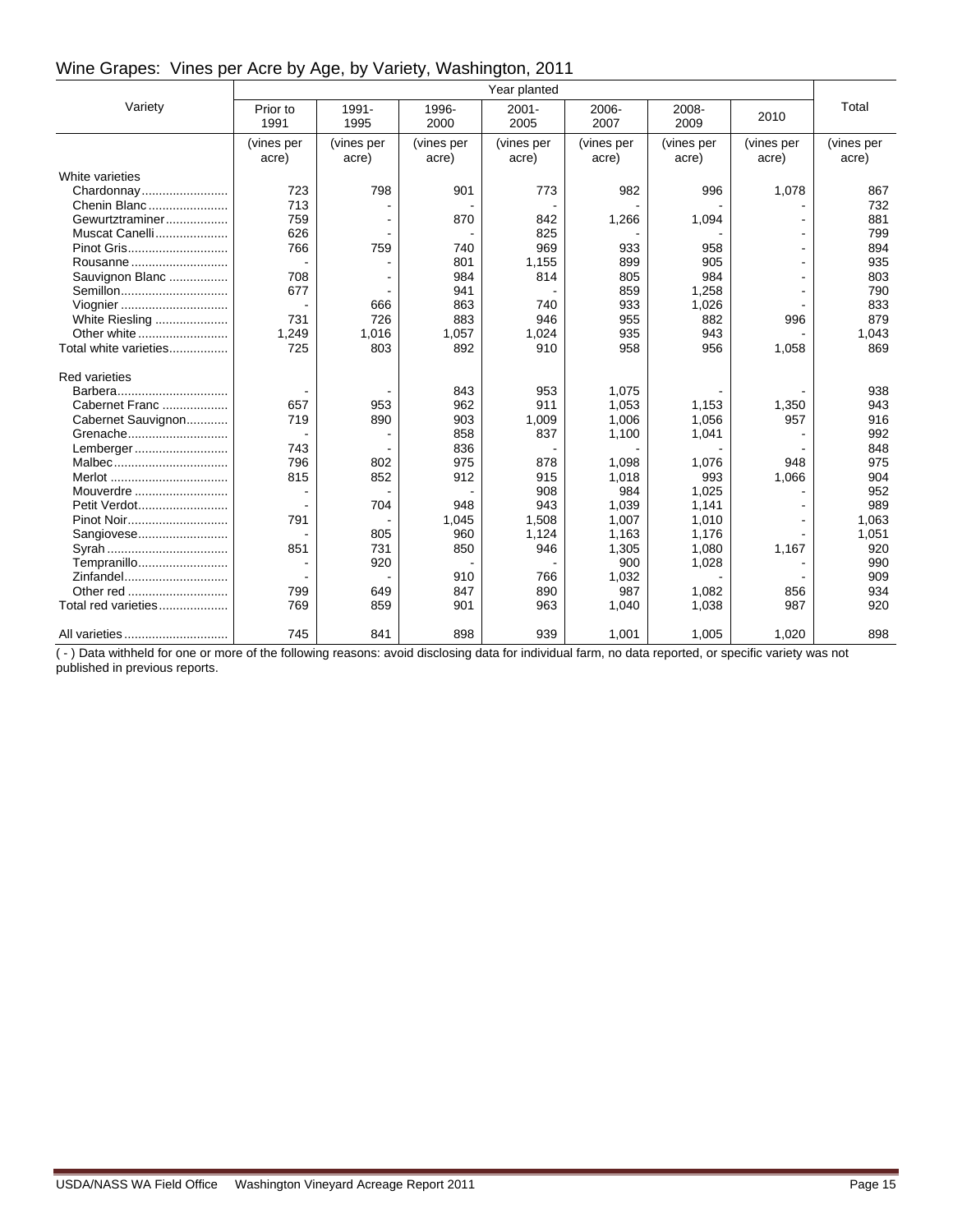#### Wine Grapes: Acres by Age and American Viticultural Area, Washington, 2011

| American Viticultural Area | Year planted     |               |               |                  |               |               |         |         |
|----------------------------|------------------|---------------|---------------|------------------|---------------|---------------|---------|---------|
| (AVA)                      | Prior to<br>1991 | 1991-<br>1995 | 1996-<br>2000 | $2001 -$<br>2005 | 2006-<br>2007 | 2008-<br>2009 | 2010    | Total   |
|                            | (acres)          | (acres)       | (acres)       | (acres)          | (acres)       | (acres)       | (acres) | (acres) |
| Columbia Gorge             | 45               | 30            | 52            | 233              | 20            |               |         | 394     |
|                            | 1,816            | 661           | 2,587         | 855              | 776           | 668           | 106     | 7,469   |
| Horse Heaven Hills         | 1,795            | 727           | 2,929         | 1,435            | 2,208         | 1,025         | 465     | 10,584  |
| Lake Chelan                |                  |               | 30            | 161              | 47            |               |         | 247     |
| Puget Sound                | 26               | 6             | 65            | 51               | 17            | 13            |         | 178     |
| Rattlesnake Hills          | 514              | 224           | 256           | 344              | 67            | 191           | 2       | 1,599   |
| Red Mountain               | 191              |               | 276           | 204              | 231           | 262           |         | 1,273   |
| Snipes Mountain            | 431              |               | 218           |                  |               |               |         | 704     |
| Wahluke Slope              | 736              | 293           | 2,157         | 1.308            | 1.126         | 831           | 195     | 6,645   |
| Walla Walla Valley         | 44               | 111           | 690           | 235              | 106           |               |         | 1,304   |
| Yakima Valley              | 2,664            | 1,556         | 4,193         | 2,389            | 1,702         | 706           | 243     | 13,452  |
| Washington                 | 8,263            | 3,699         | 13,455        | 7,260            | 6,297         | 3.744         | 1,133   | 43,849  |

#### Wine Grapes: Vines by Age and American Viticultural Area, Washington, 2011

|                                       |                        |                    |                        | Year planted         |                      |                      |                   |                        |
|---------------------------------------|------------------------|--------------------|------------------------|----------------------|----------------------|----------------------|-------------------|------------------------|
| American Viticultural Area<br>(AVA)   | Prior to<br>1991       | 1991-<br>1995      | 1996-<br>2000          | $2001 -$<br>2005     | 2006-<br>2007        | 2008-<br>2009        | 2010              | Total                  |
|                                       | (vines)                | (vines)            | (vines)                | (vines)              | (vines)              | (vines)              | (vines)           | (vines)                |
| Columbia Gorge                        | 41.596                 | 24.538             | 30.916                 | 174.903              | 22,327               |                      |                   | 307,498                |
| Columbia Valley<br>Horse Heaven Hills | 1,285,731<br>1,308,489 | 630,492<br>579,209 | 2.274.533<br>2,601,389 | 788.629<br>1,205,466 | 826.283<br>2,209,640 | 664.377<br>1,005,590 | 99.624<br>449,186 | 6,569,669<br>9,358,969 |
| Lake Chelan                           |                        |                    | 38,693                 | 196,644              | 48,328               | 9,146                |                   | 292,811                |
| Puget Sound                           | 39.213                 | 10.089             | 76.365                 | 92.876               | 14,694               | 10.362               | 811               | 244,410                |
| Rattlesnake Hills                     | 506.555                | 211,210            | 246.057                | 350.143              | 63.916               | 187.208              | 2.185             | 1,567,274              |
| Red Mountain                          | 152,764                |                    | 255.944                | 211.449              | 390.073              | 324,614              |                   | 1,468,012              |
| Snipes Mountain                       | 108,559                |                    | 109.765                |                      |                      |                      |                   | 236,743                |
| Wahluke Slope                         | 576,910                | 250.712            | 1,981,485              | 1,413,359            | 1,168,627            | 866,759              | 235,141           | 6,492,993              |
| Walla Walla Valley                    | 31,352                 | 94.870             | 692.646                | 215.970              | 107,633              |                      |                   | 1,292,089              |
| Yakima Valley                         | 2,101,748              | 1,195,730          | 3,769,452              | 2,157,791            | 1,449,476            | 651,088              | 222.894           | 11,548,179             |
| Washington                            | 6,152,917              | 3,112,360          | 12,077,245             | 6,818,386            | 6,300,997            | 3,762,079            | 1,154,663         | 39,378,647             |

#### Wine Grapes: Vines per Acre by Age and American Viticultural Area, Washington, 2011

|                                     | Year planted        |                     |                     |                     |                     |                     |                     |                     |
|-------------------------------------|---------------------|---------------------|---------------------|---------------------|---------------------|---------------------|---------------------|---------------------|
| American Viticultural Area<br>(AVA) | Prior to<br>1991    | 1991-<br>1995       | 1996-<br>2000       | $2001 -$<br>2005    | 2006-<br>2007       | 2008-<br>2009       | 2010                | Total               |
|                                     | (vines per<br>acre) | (vines per<br>acre) | (vines per<br>acre) | (vines per<br>acre) | (vines per<br>acre) | (vines per<br>acre) | (vines per<br>acre) | (vines per<br>acre) |
| Columbia Gorge                      | 916                 | 807                 | 596                 | 750                 | 1.145               |                     |                     | 780                 |
| Columbia Valley                     | 708                 | 954                 | 879                 | 923                 | 1,065               | 995                 | 944                 | 880                 |
| Horse Heaven Hills                  | 729                 | 796                 | 888                 | 840                 | 1,001               | 981                 | 965                 | 884                 |
| Lake Chelan                         |                     |                     | 1,281               | 1,221               | 1,039               | 1,028               |                     | 1,187               |
| Puget Sound                         | 1,514               | 1,770               | 1,171               | 1,825               | 869                 | 810                 | 1,159               | 1,372               |
| Rattlesnake Hills                   | 985                 | 942                 | 960                 | 1,018               | 961                 | 979                 | 950                 | 980                 |
| Red Mountain                        | 802                 |                     | 926                 | 1,038               | 1,692               | 1,240               | ۰                   | 1,153               |
| Snipes Mountain                     | 252                 |                     | 504                 |                     |                     |                     |                     | 336                 |
| Wahluke Slope                       | 784                 | 855                 | 919                 | 1,081               | 1,038               | 1,043               | 1,206               | 977                 |
| Walla Walla Valley                  | 706                 | 858                 | 1,003               | 918                 | 1,020               |                     |                     | 991                 |
| Yakima Valley                       | 789                 | 769                 | 899                 | 903                 | 852                 | 922                 | 918                 | 858                 |
| Washington                          | 745                 | 841                 | 898                 | 939                 | 1,001               | 1,005               | 1,020               | 898                 |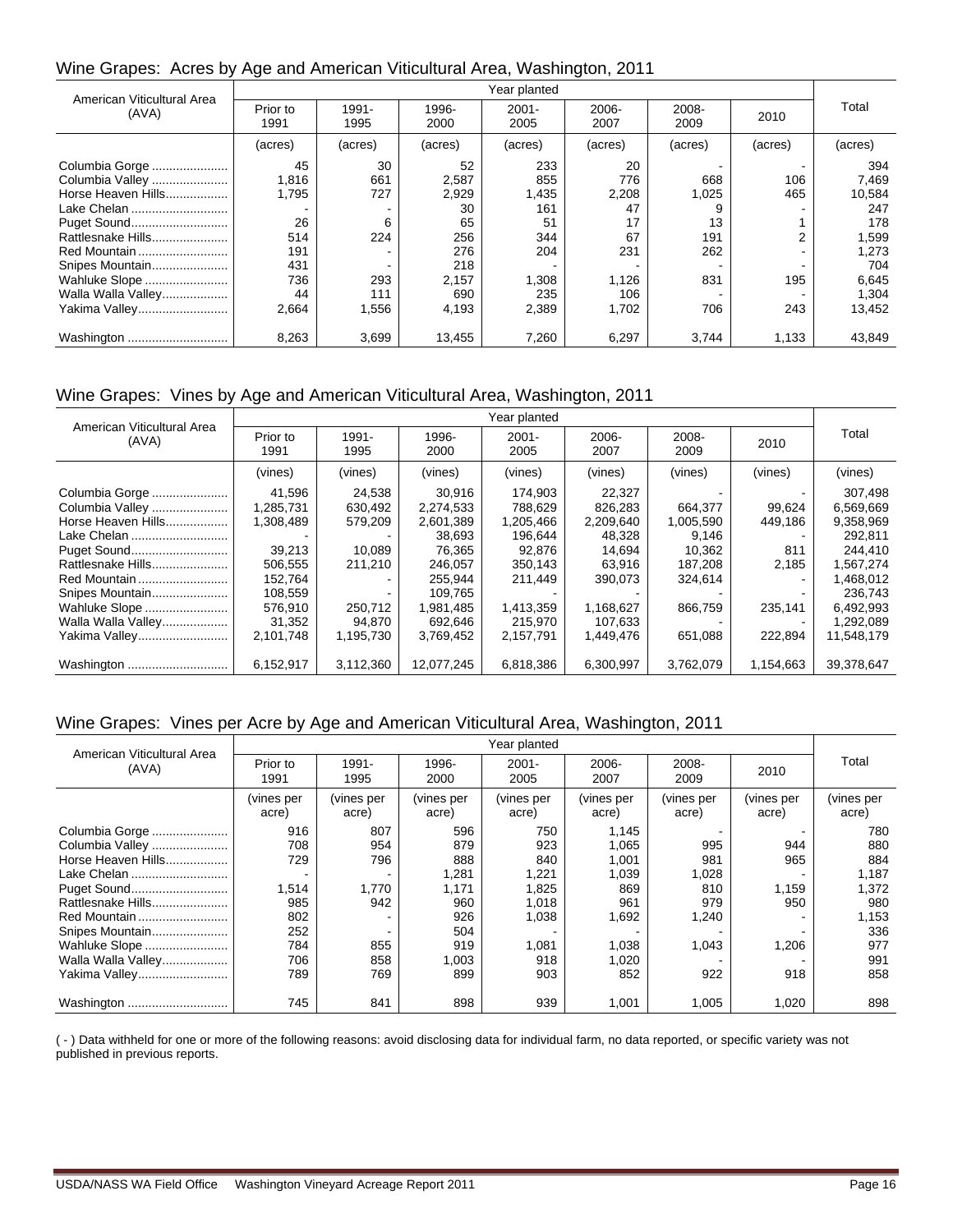| Variety              | $: \alpha \rightarrow \alpha \rightarrow \alpha \rightarrow \alpha \rightarrow \alpha$<br>Benton | .<br>Chelan    | Clark   | Franklin | Grant   | Klickitat | Okanagan |
|----------------------|--------------------------------------------------------------------------------------------------|----------------|---------|----------|---------|-----------|----------|
|                      | (acres)                                                                                          | (acres)        | (acres) | (acres)  | (acres) | (acres)   | (acres)  |
| White varieties      |                                                                                                  |                |         |          |         |           |          |
|                      | 4,188                                                                                            | 19             | 5       | 438      | 1,421   | 591       |          |
|                      | 142                                                                                              |                |         |          |         |           |          |
|                      | 255                                                                                              | 25             | 2       | 33       | 121     | 19        | 11       |
|                      | 50                                                                                               |                |         |          |         | 50        |          |
|                      | 739                                                                                              | 20             | 4       | 40       | 283     | 73        |          |
|                      | 20                                                                                               |                |         |          | 8       | 17        |          |
|                      | 691                                                                                              |                |         | 136      | 37      | 201       |          |
|                      | 134                                                                                              |                |         |          |         |           |          |
|                      | 97                                                                                               | 12             |         | 19       | 24      | 89        |          |
|                      | 3,322                                                                                            | 38             | 4       | 297      | 1,042   | 140       | 15       |
|                      | 22                                                                                               | $\overline{7}$ |         |          |         | 3         |          |
|                      | 9,660                                                                                            | 124            | 18      | 981      | 2,971   | 1,191     | 45       |
| <b>Red varieties</b> |                                                                                                  |                |         |          |         |           |          |
|                      | 6                                                                                                |                |         |          | 18      | 28        |          |
|                      | 278                                                                                              | 8              |         | 46       | 177     | 230       |          |
|                      | 3,394                                                                                            | 16             |         | 364      | 2,485   | 2,546     |          |
|                      | 86                                                                                               |                |         |          | 41      | 91        |          |
|                      | 44                                                                                               |                |         |          |         |           |          |
|                      | 108                                                                                              | 3              |         | 22       | 108     | 82        |          |
|                      | 3,237                                                                                            | 24             |         | 365      | 2,197   | 1,350     |          |
|                      | 41                                                                                               |                |         |          | 61      | 44        |          |
|                      | 67                                                                                               |                |         |          | 86      | 72        |          |
|                      | 29                                                                                               | 31             | 36      |          |         |           | 23       |
|                      | 61                                                                                               | $\overline{7}$ |         |          | 36      | 26        |          |
|                      | 1.117                                                                                            | 45             |         | 177      | 699     | 545       |          |
|                      | 13                                                                                               |                |         |          | 17      | 16        |          |
|                      | 8                                                                                                |                |         |          |         | 40        |          |
|                      | 124                                                                                              | 13             | 2       |          | 25      | 114       |          |
|                      | 8,613                                                                                            | 162            | 44      | 1,012    | 5,998   | 5,207     | 39       |
|                      | 18,273                                                                                           | 286            | 62      | 1,993    | 8,969   | 6,398     | 83       |

 $1$  Other varieties include varieties with minimal acreage, unknown varieties, or varieties not published to avoid disclosure of individual operations.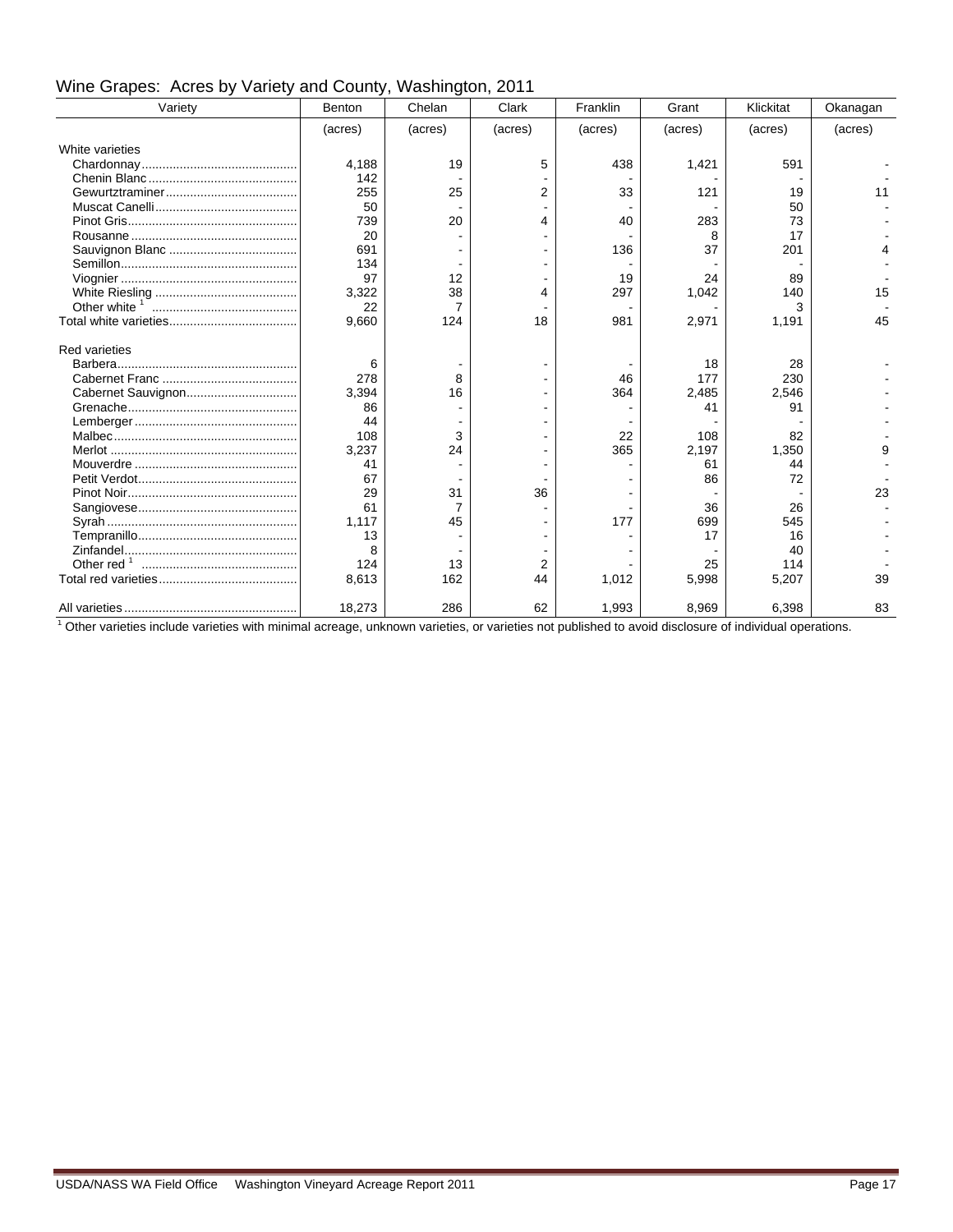| Variety              | San Juan       | Skagit  | Skamania | <b>Stevens</b> | Walla Walla | Yakima  | Washington |
|----------------------|----------------|---------|----------|----------------|-------------|---------|------------|
|                      | (acres)        | (acres) | (acres)  | (acres)        | (acres)     | (acres) | (acres)    |
| White varieties      |                |         |          |                |             |         |            |
|                      |                |         | 75       |                | 31          | 875     | 7,654      |
|                      |                |         |          |                |             | 38      | 207        |
|                      |                |         |          |                |             | 256     | 775        |
|                      |                |         |          |                |             | 72      | 177        |
|                      |                |         | 33       |                |             | 369     | 1,576      |
|                      |                |         |          |                |             | 18      | 65         |
|                      |                |         |          |                |             | 98      | 1,173      |
|                      |                |         |          |                | 26          | 55      | 222        |
|                      |                |         |          |                | 16          | 126     | 390        |
|                      |                |         |          |                |             | 1,413   | 6,320      |
|                      | 12             | 6       |          |                |             | 28      | 293        |
|                      | 12             | 8       | 171      |                | 248         | 3,348   | 18,851     |
| <b>Red varieties</b> |                |         |          |                |             |         |            |
| Barbera              | $\blacksquare$ |         |          |                |             | 8       | 70         |
|                      |                |         |          |                | 74          | 142     | 972        |
|                      |                |         |          |                | 530         | 923     | 10,293     |
|                      |                |         |          |                |             | 41      | 261        |
|                      |                |         |          |                |             |         | 73         |
|                      |                |         |          |                | 17          | 34      | 378        |
|                      |                |         |          |                | 210         | 826     | 8.235      |
|                      |                |         |          |                |             | 18      | 165        |
|                      |                |         |          |                | 32          | 29      | 301        |
|                      |                | 28      | 12       |                |             | 69      | 307        |
|                      |                |         |          |                | 12          | 35      | 185        |
|                      |                |         |          |                | 163         | 350     | 3,103      |
|                      |                |         |          |                | 13          | 30      | 94         |
|                      |                |         |          |                |             | 26      | 89         |
|                      |                |         |          | 8              | 18          | 107     | 472        |
|                      | $\overline{2}$ | 28      | 25       |                | 1,079       | 2,646   | 24,998     |
|                      | 14             | 36      | 195      | 11             | 1,327       | 5,994   | 43.849     |

Wine Grapes: Acres by Variety and County, Washington, 2011

 $1$  Other varieties include varieties with minimal acreage, unknown varieties, or varieties not published to avoid disclosure of individual operations.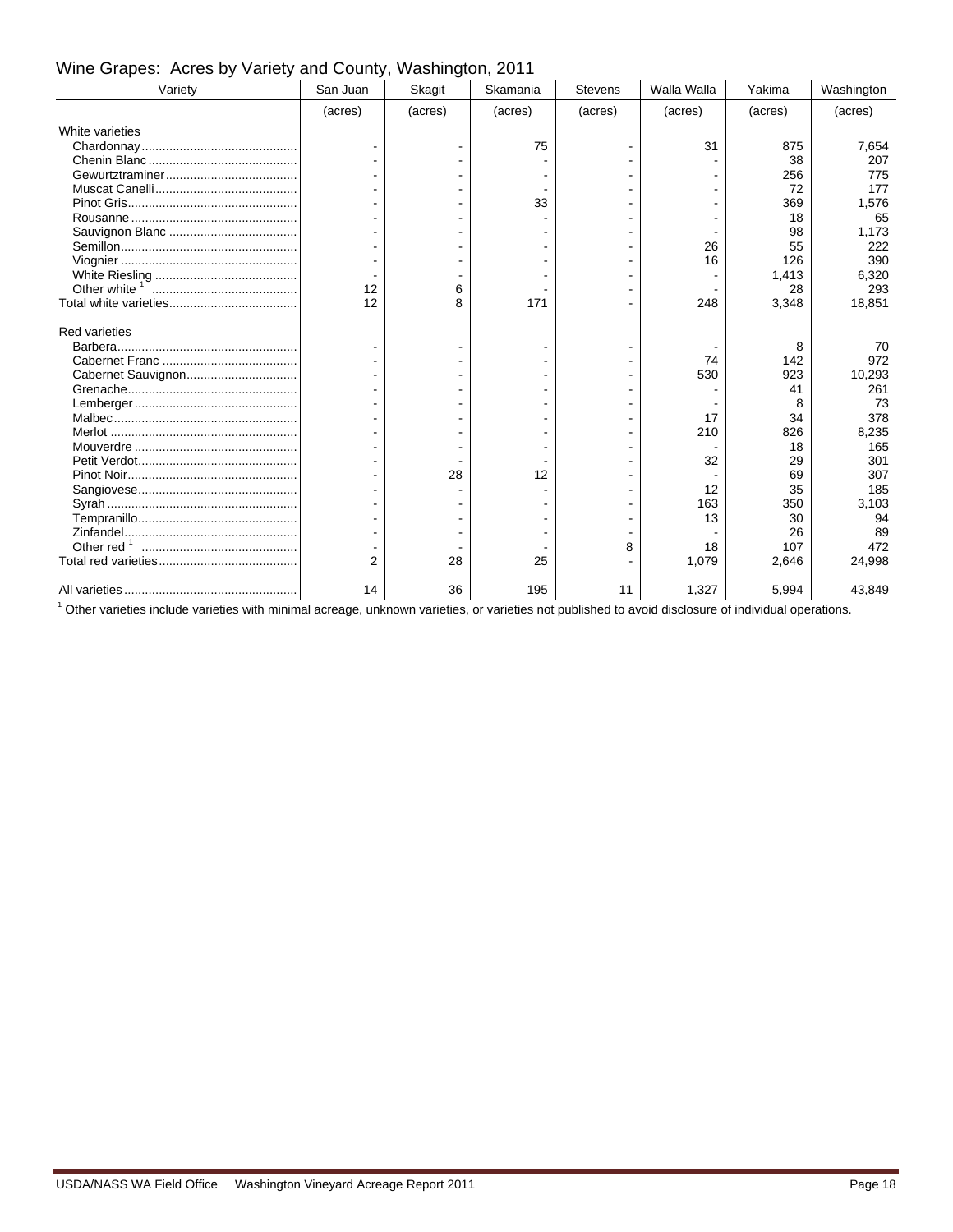# Wine Grapes: Total Acres by County,<br>Washington, 2011

| County | <b>Total Acres</b> |  |  |
|--------|--------------------|--|--|
|        | (acres)            |  |  |
|        |                    |  |  |
| Asotin |                    |  |  |
|        | 18,273             |  |  |
|        | 286                |  |  |
|        |                    |  |  |
|        | 62                 |  |  |
|        |                    |  |  |
|        |                    |  |  |
|        |                    |  |  |
|        |                    |  |  |
|        | 1,993              |  |  |
|        |                    |  |  |
|        | 8,969              |  |  |
|        |                    |  |  |
|        | 17                 |  |  |
|        |                    |  |  |
|        |                    |  |  |
|        |                    |  |  |
|        | 17                 |  |  |
|        | 6,398              |  |  |

<sup>1</sup> Total acres not published represent counties with no acreage or counties with minimal acreage that were not published to avoid<br>disclosure of individual operations.

# Wine Grapes: Total Acres by County,<br>Washington, 2011

| County | <b>Total Acres</b> |
|--------|--------------------|
|        | (acres)            |
|        |                    |
|        |                    |
|        |                    |
|        | 83                 |
|        |                    |
|        |                    |
|        |                    |
|        | 14                 |
|        | 36                 |
|        | 195                |
|        |                    |
|        | 8                  |
|        | 11                 |
|        |                    |
|        |                    |
|        | 1,327              |
|        |                    |
|        |                    |
|        | 5.994              |
|        | 43.849             |

<sup>1</sup> Total acres not published represent counties with no acreage or counties with minimal acreage that were not published to avoid<br>disclosure of individual operations.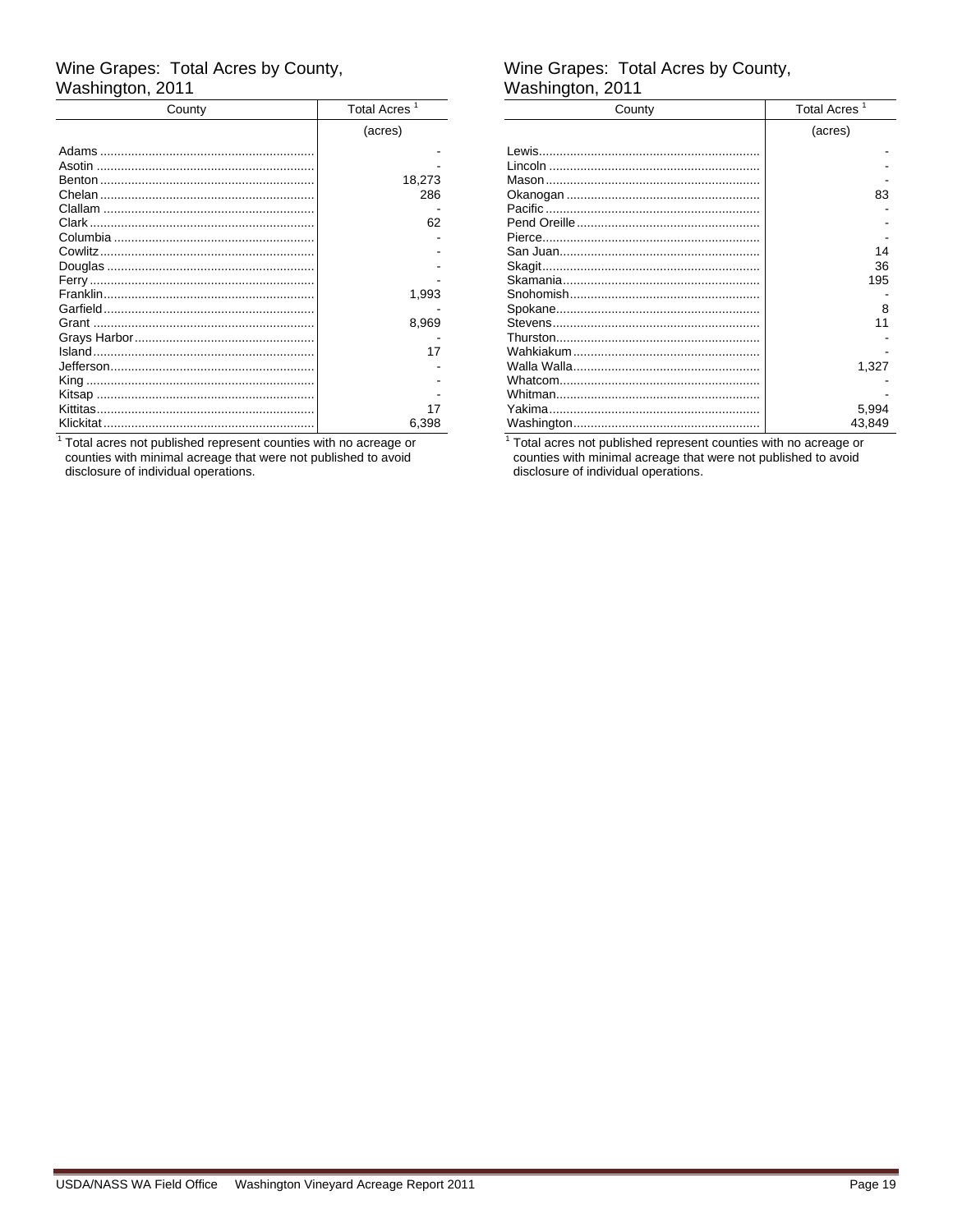#### Juice Grapes: Acres, Vines, Vines per Acre by Year Planted, Washington, 2011

|                                             | <b>Year Planted</b>         |                           |                           |                           |                           |                       |                       |                             |
|---------------------------------------------|-----------------------------|---------------------------|---------------------------|---------------------------|---------------------------|-----------------------|-----------------------|-----------------------------|
| Variety                                     | Prior to<br>1991            | 1991-<br>1995             | 1996-<br>2000             | $2001 -$<br>2005          | 2006-<br>2007             | 2008-<br>2009         | 2010                  | Total                       |
| Concord<br>acres<br>vines<br>vines per acre | 16,757<br>11,551,438<br>689 | 1,746<br>1,223,291<br>701 | 2,041<br>1,566,106<br>768 | 2,470<br>1,947,398<br>788 | -                         | 360<br>317,016<br>881 | 450<br>396,460<br>880 | 25,068<br>18,105,711<br>722 |
| Niagaraacres<br>vines<br>vines per acre     | 557<br>382,677<br>688       | 75<br>46,047<br>618       | 302<br>233,900<br>774     | 162<br>118,394<br>733     |                           |                       | ۰<br>۰<br>۰           | 1,101<br>784,998<br>713     |
| Total<br>.acres<br>vines<br>vines per acre  | 17,314<br>11,934,115<br>689 | 1,821<br>1,269,338<br>697 | 2,343<br>1,800,006<br>768 | 2,632<br>2,065,792<br>785 | 1,250<br>1,107,982<br>886 | 360<br>317,016<br>881 | 450<br>396,460<br>880 | 26,169<br>18,890,709<br>722 |

 $($  -  $)$  Data withheld for one or more of the following reasons: avoid disclosing data for individual farm, no data reported, or specific variety was not published in previous reports.

#### Grapes: Organic and Transition Acres, by Variety, Washington, January 1, 2011

| Variety                                                                                                                                           | Certified | Transition |  |
|---------------------------------------------------------------------------------------------------------------------------------------------------|-----------|------------|--|
|                                                                                                                                                   | (acres)   | (acres)    |  |
| Wine Grapes                                                                                                                                       |           |            |  |
| <b>White Varieties:</b>                                                                                                                           |           |            |  |
|                                                                                                                                                   | 173       |            |  |
|                                                                                                                                                   | 15        |            |  |
|                                                                                                                                                   | 229       |            |  |
|                                                                                                                                                   | 417       |            |  |
| <b>Red Varieties:</b>                                                                                                                             |           |            |  |
|                                                                                                                                                   | 12        |            |  |
|                                                                                                                                                   | 187       |            |  |
|                                                                                                                                                   |           |            |  |
|                                                                                                                                                   | 126       |            |  |
|                                                                                                                                                   | 13        |            |  |
|                                                                                                                                                   | 10        |            |  |
|                                                                                                                                                   | 63        |            |  |
|                                                                                                                                                   | 14        |            |  |
|                                                                                                                                                   | 433       |            |  |
|                                                                                                                                                   | 850       | 70         |  |
| Juice Grapes                                                                                                                                      |           |            |  |
|                                                                                                                                                   | 1,513     | 57         |  |
|                                                                                                                                                   | 89        |            |  |
|                                                                                                                                                   | 1,602     | 57         |  |
| $^1$ Other veristing include written with minimal german walve we waristing are written not published to quoid displayment individual approtions. |           |            |  |

 Other varieties include varieties with minimal acreage, unknown varieties, or varieties not published to avoid disclosure of individual operations. ( - ) Data withheld for one or more of the following reasons: avoid disclosing data for individual farm, no data reported, or specific variety was not published in previous reports.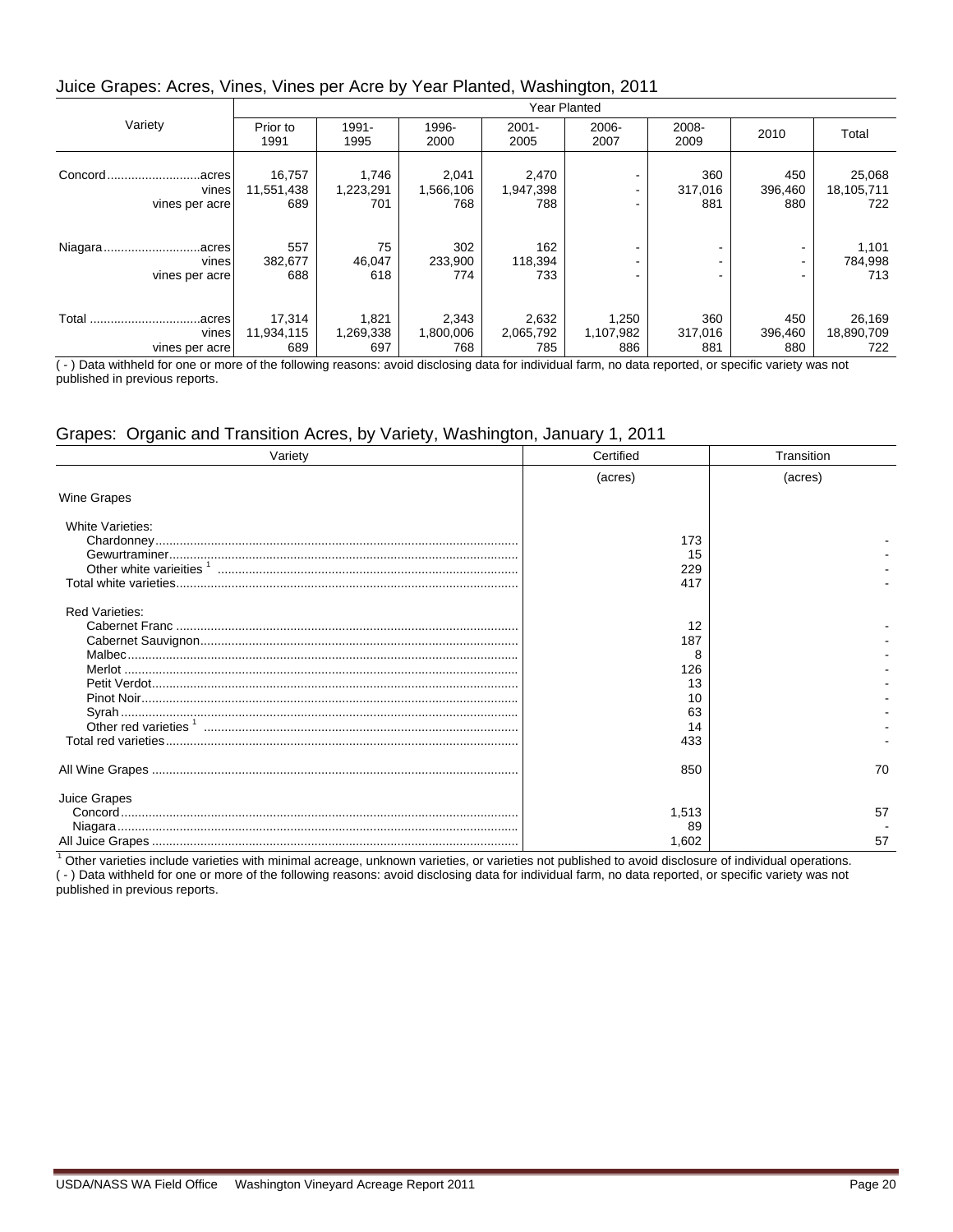#### **Intentions for 2011 and the Next Five Years**

Grape producers were asked for their intentions to topwork, remove, or plant each of the fruit crops in 2011 and their intentions in the next five years. For all vineyards, there were 36 reports to remove acreage, and 88 reports to put in new plantings in 2011. Between now and 2016, there were 41 reports to remove acreage, and 129 reports of new planting intentions. Many producers indicated in comments that they were unsure of their one year and five year intentions at the time of the survey. A few larger firms that supplied acreage information did not provide a response to the intentions questions. No adjustments were made for those not responding or unsure of their intentions. Data users should evaluate the intentions information considering the factors mentioned above and consider the data shown minimum amounts.

#### Grapes: Future Acreage Intentions, Washington, January 1, 2011

| Fruit                       | Intentions to remove or plant acreage |                         |                          |                         |  |  |  |  |
|-----------------------------|---------------------------------------|-------------------------|--------------------------|-------------------------|--|--|--|--|
|                             | Intentions for 2011                   |                         | Intentions for 2011-2016 |                         |  |  |  |  |
|                             | Remove                                | <b>New</b><br>plantings | Remove                   | <b>New</b><br>plantings |  |  |  |  |
|                             | (acres)                               | (acres)                 | (acres)                  | (acres)                 |  |  |  |  |
| Wine Grapes<br>Juice Grapes | 100<br>100                            | 999<br>280              | 177<br>216               | 3,319<br>740            |  |  |  |  |

#### Grapes: Production Not Harvested, Washington, January 1, 2011

|              | Quantity of grapes not harvested in 2010 due to: |                |         |          |  |  |  |  |
|--------------|--------------------------------------------------|----------------|---------|----------|--|--|--|--|
| Fruit        | Bird/Animal                                      | <b>Disease</b> | Weather | Economic |  |  |  |  |
|              | loss                                             | loss           | loss    | reasons  |  |  |  |  |
|              | (tons)                                           | (tons)         | (tons)  | (tons)   |  |  |  |  |
| Wine Grapes  | 351                                              | 1,916          | 556     | 93       |  |  |  |  |
| Juice Grapes | 146                                              | 5,029          |         | 318      |  |  |  |  |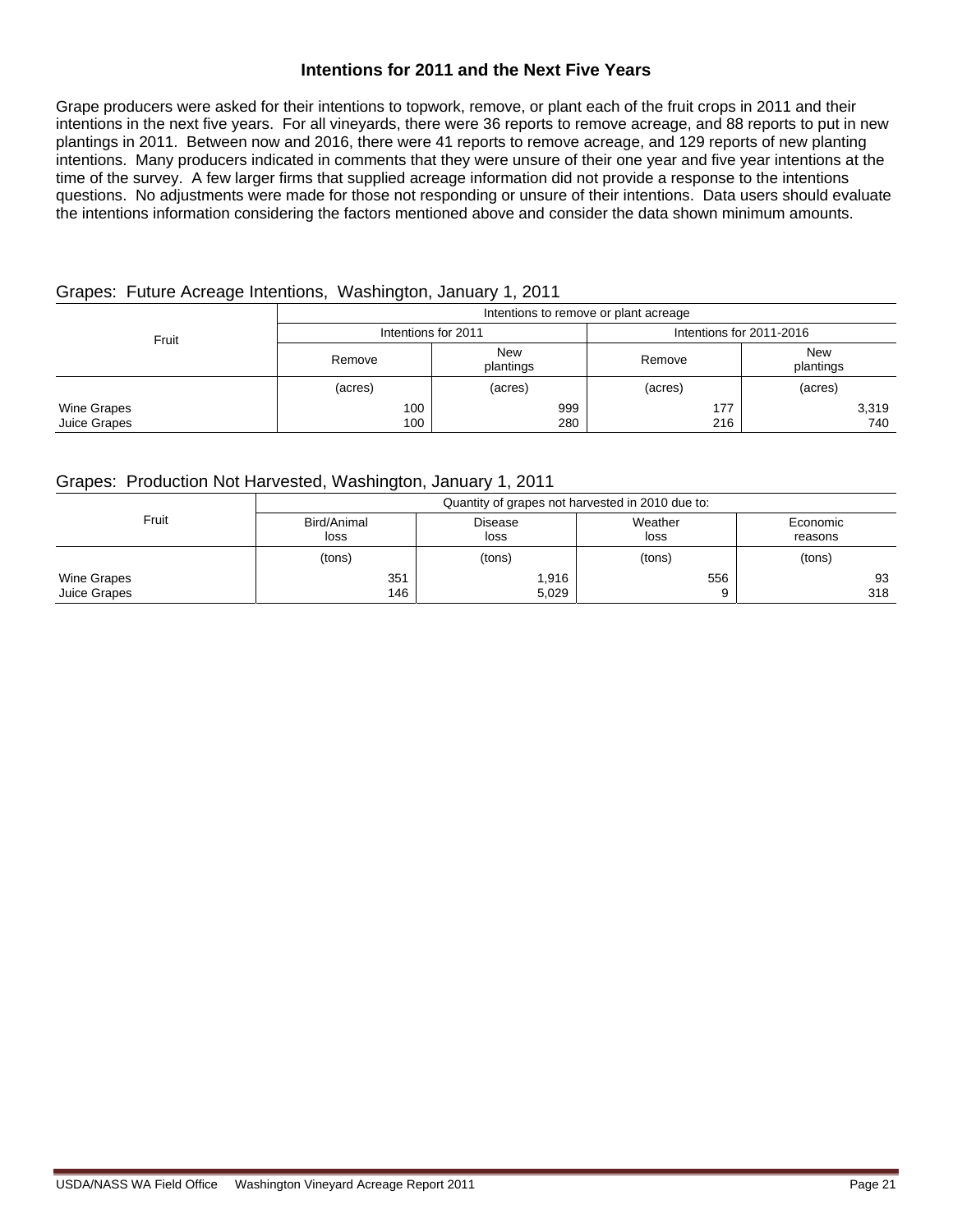

Phone (800)435-5883, Fax(800)265-6275

P.O. Box 609 112 Henry St NE Olympia, WA 98507-0609

nass-wa@nass.usda.gov

Grape & Tree Fruit Acreage Inventory by Variety Study January 1, 2011

Information is being gathered for an inventory of Washington fruit acreage by variety and rootstock as of January 1, 2011. Your voluntary response is needed for accurate estimates. All reports will be kept confidential. Survey results will be published and available to you on Internet or by mail.

*Please make corrections to name, address, and zip code, if necessary.*

| $\mathbf{1}$ . |                                                                                 | Is the operation listed on the label known by any OTHER NAME?                            | <b>Office Use</b> |              |  |
|----------------|---------------------------------------------------------------------------------|------------------------------------------------------------------------------------------|-------------------|--------------|--|
|                |                                                                                 | ) YES - Secondary Name(s) ______<br>) NO (                                               | <b>Segment</b>    | <b>Tract</b> |  |
|                |                                                                                 |                                                                                          | 801               | 802          |  |
| 2.             | Are you involved as THE OPERATOR of fruit acreage under another operation name? |                                                                                          |                   |              |  |
|                |                                                                                 | ) NO - skip to item 3 () YES - enter information for other orchard(s) you operate below. |                   |              |  |
|                |                                                                                 | <b>Operation Name</b><br><b>Total Acres of Fruit</b><br>County                           |                   |              |  |
|                |                                                                                 |                                                                                          |                   |              |  |
|                |                                                                                 |                                                                                          |                   |              |  |

3. Is there any other operator that could report the same acreage for the operation on the label? () NO - Skip to item 4 () YES - Who might also report this acreage?

*Note: Information recorded in this questionnaire should be for the operation as printed or corrected on the label. Information for additional operations listed in item 2 should be reported on separate questionnaires.*  ACRES OPERATED – JANUARY 1, 2011

Acres (Tenths)

| -4. |                                                                                          |     |
|-----|------------------------------------------------------------------------------------------|-----|
| 5.  |                                                                                          | 202 |
| 6.  |                                                                                          | 203 |
|     | Total acres certified in a Food Safety GAP program (eg. USDA GAP, GlobalG.A.P, SQF)? 200 |     |

#### SUMMARY OF GRAPE & TREE FRUIT ACREAGE – JANUARY 1, 2011

8. Record the acres of fruit (excluding roads, waste areas, abandoned orchards/vineyards) to the nearest tenth acre.

| <b>TREE FRUIT</b> | <b>TOTAL ACRES</b><br>(Tenths) |  | <b>TREE FRUIT</b> | <b>TOTAL ACRES</b><br>(Tenths) |
|-------------------|--------------------------------|--|-------------------|--------------------------------|
| Apples            | 204                            |  | <b>Nectarines</b> | 211                            |
| Pears, Bartlett   | 205                            |  | Plums/Prunes      | 212                            |
| Pears, Winter     | 206                            |  | Pluots            | 216                            |
| Cherries, Sweet   | 207                            |  | <b>GRAPES</b>     |                                |
| Cherries, Tart    | 208<br>___                     |  | Grapes, Wine      | 213                            |
| Apricots          | 209                            |  | Grapes, Juice     | 214                            |
| Peaches           | 210                            |  | Grapes, Table     | 215                            |

9. If total tree fruit acreage on this operation is less than  $5$  acres and total grape acreage is less than  $1$  acre, skip to *Survey Results* on p. 4, otherwise, continue to page 2.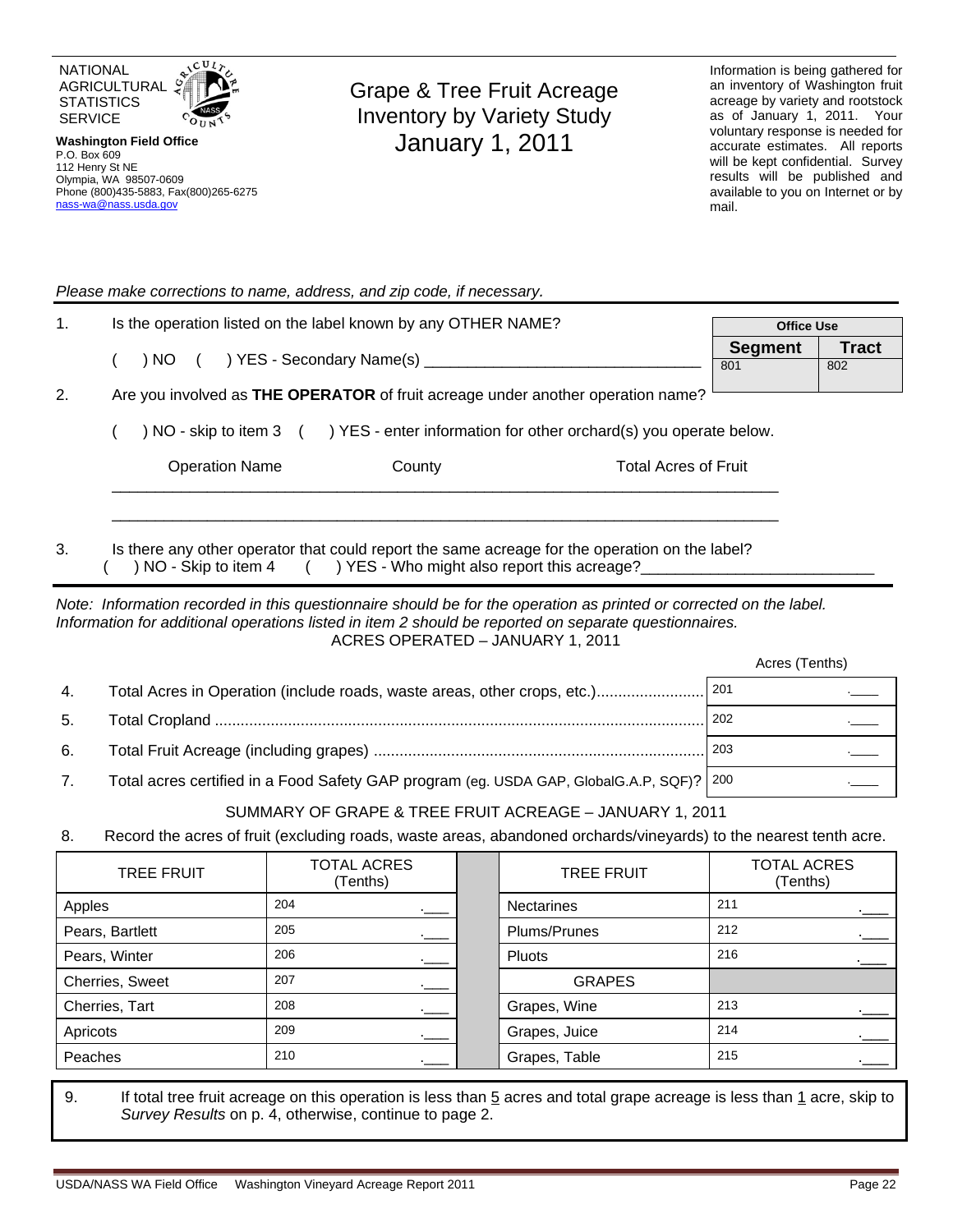#### INSTRUCTIONS FOR RECORDING DETAILED INFORMATION

Information should be recorded by COUNTY, BLOCK NAME, FRUIT TYPE, VARIETY, ROOTSTOCK (only for apples, cherries, and pears), YEAR PLANTED OR TOPWORKED, and AMERICAN VITICULTURAL AREA (for Wine Grapes). The reference date is January 1, 2011.

(Column 1. Optional) Record block name, for our reference.

(Column 2) The county where the fruit is located should be recorded for each fruit. Use a separate line for each variety, rootstock (for apples, cherries, and pears), and year planted or topworked.

(Columns 4 and 6) Record the type and variety of the fruit.

(Column 8) For wine grapes only, record the most definitive American Viticultural Area code for each block.

(Column 9) For apples, pears, and cherries, record the rootstock code.

(Column 10) Enter the year code of planting or year topworked for each line.

(Column 11) Record the acres of fruit (excluding roads, waste areas, abandoned orchards/vineyards) to the nearest tenth acre.

(Columns 12-13) Record the number of certified organic acres and transition to organic acres.

(Columns 14-15) Record the number of trees/vines for each line by bearing age and non-bearing age. The operator makes the determination in classifying trees/vines as bearing age. Exclude non-harvested pollenizers in tree count.

(Column 16-18) Provide this information only if the number of trees/vines in columns 14 and 15 are not reported. Record the percentage of acreage in the block that is of bearing age, and either the tree/vine density per acre or the block tree/vine spacing.

Include additional or clarifying information for unusual situations (irregular tree spacing patterns or interplant designs, multiple row plantings, etc.) in the comments section or on a separate enclosure.

| L<br>$\mathbf{I}$<br>${\sf N}$<br>E | $\mathbf{1}$<br><b>Block</b><br>Name<br>(Optional) | $\overline{2}$<br>County<br>Name | 3<br>County<br>Code<br>Office<br>Use<br>Only | $\overline{4}$<br>Fruit<br><b>Type</b> | 5<br>Fruit<br>Code<br>Office<br>Use<br>Only | 6<br>Variety Name | $\overline{7}$<br>Variety<br>Code<br>Office<br>Use<br>Only | 8<br>American<br>Viticultural Area<br>Code<br>[For wine<br>grapes, enter<br>the most<br>definitive code<br>from table<br>above.]<br>CODE | 9<br>Rootstock<br>Code<br>[Record<br>code<br>only for<br>apples,<br>pears and<br>cherries.]<br>CODE | 10<br>Year<br>Planted/<br>Topworked<br>Code<br>[Enter code<br>from table<br>above]<br>CODE |
|-------------------------------------|----------------------------------------------------|----------------------------------|----------------------------------------------|----------------------------------------|---------------------------------------------|-------------------|------------------------------------------------------------|------------------------------------------------------------------------------------------------------------------------------------------|-----------------------------------------------------------------------------------------------------|--------------------------------------------------------------------------------------------|
| 001                                 |                                                    |                                  | 301                                          |                                        | 302                                         |                   | 303                                                        | 309                                                                                                                                      | 304                                                                                                 | 305                                                                                        |
| 002                                 |                                                    |                                  | 301                                          |                                        | 302                                         |                   | 303                                                        | 309                                                                                                                                      | 304                                                                                                 | 305                                                                                        |
| 003                                 |                                                    |                                  | 301                                          |                                        | 302                                         |                   | 303                                                        | 309                                                                                                                                      | 304                                                                                                 | 305                                                                                        |
| 004                                 |                                                    |                                  | 301                                          |                                        | 302                                         |                   | 303                                                        | 309                                                                                                                                      | 304                                                                                                 | 305                                                                                        |
| 005                                 |                                                    |                                  | 301                                          |                                        | 302                                         |                   | 303                                                        | 309                                                                                                                                      | 304                                                                                                 | 305                                                                                        |
| 006                                 |                                                    |                                  | 301                                          |                                        | 302                                         |                   | 303                                                        | 309                                                                                                                                      | 304                                                                                                 | 305                                                                                        |
| 007                                 |                                                    |                                  | 301                                          |                                        | 302                                         |                   | 303                                                        | 309                                                                                                                                      | 304                                                                                                 | 305                                                                                        |
| 008                                 |                                                    |                                  | 301                                          |                                        | 302                                         |                   | 303                                                        | 309                                                                                                                                      | 304                                                                                                 | 305                                                                                        |
| 009                                 |                                                    |                                  | 301                                          |                                        | 302                                         |                   | 303                                                        | 309                                                                                                                                      | 304                                                                                                 | 305                                                                                        |
| 010                                 |                                                    |                                  | 301                                          |                                        | 302                                         |                   | 303                                                        | 309                                                                                                                                      | 304                                                                                                 | 305                                                                                        |

## Grape and Tree Fruit Acreage for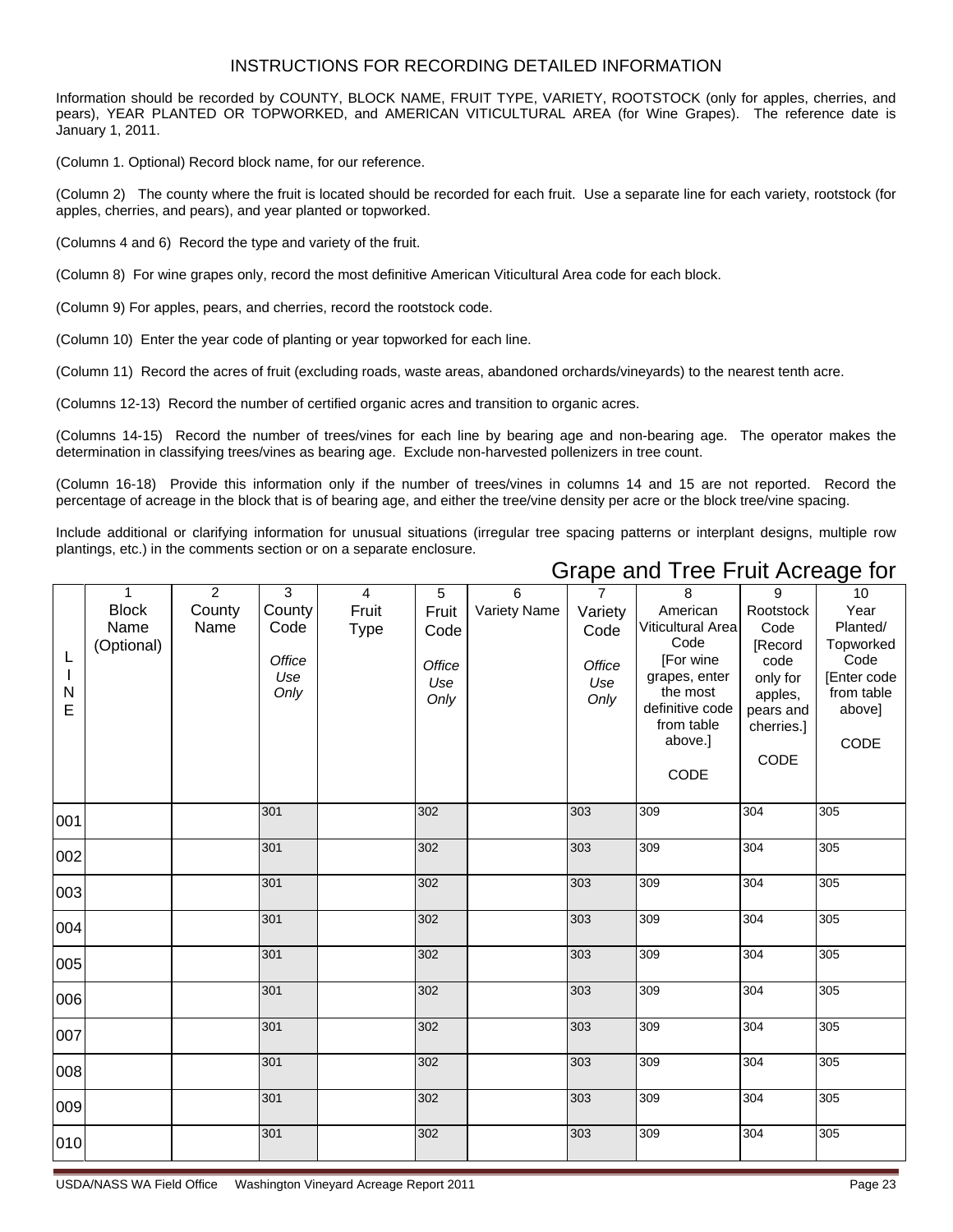| <b>Fruit Type Codes</b><br>for Column 5 | <b>American Viticultural</b><br><b>Area Codes for</b><br>Column 8 | <b>Rootstock Codes</b><br>for Column 9 | <b>Year Codes for</b><br>Column 10 |
|-----------------------------------------|-------------------------------------------------------------------|----------------------------------------|------------------------------------|
| 420                                     | Columbia Gorge                                                    | Dwarf                                  | Prior to 1991                      |
| Apples                                  | 1                                                                 | 1                                      | 1                                  |
| 456                                     | Columbia Valley                                                   | Semi-dwarf                             | 1991-1995                          |
| Pears, Bartlett                         | 2                                                                 | 2                                      | 2                                  |
| Pear, Winter                            | Horse Heaven Hills                                                | Standard                               | 1996-2000                          |
| 457                                     | 3                                                                 | 3                                      | 3                                  |
| <b>Cherries, Sweet</b>                  | <b>Puget Sound</b>                                                |                                        | 2001-2005                          |
| 430                                     | 4                                                                 |                                        | 4                                  |
| 432                                     | <b>Rattlesnake Hills</b>                                          |                                        | 5.                                 |
| Cherries, Tart                          | 5                                                                 |                                        | 2006                               |
| 421                                     | <b>Red Mountain</b>                                               |                                        | 2007                               |
| Apricots                                | 6                                                                 |                                        | 6                                  |
| 450<br>Peaches                          | <b>Wahluke Slope</b>                                              |                                        | 2008                               |
| 439                                     | Walla Walla Valley                                                |                                        | 2009                               |
| <b>Nectarines</b>                       | 8                                                                 |                                        | 8                                  |
| 449                                     | Yakima Valley                                                     |                                        | 2010                               |
| <b>Plums/Prunes</b>                     | 9                                                                 |                                        | 9                                  |
| 141<br><b>Pluots</b>                    | 10 Snipes Mountain                                                |                                        |                                    |
| 444<br>Grapes, Juice                    | 11 Lake Chelan                                                    |                                        |                                    |
| 443<br>Grapes, Wine                     |                                                                   |                                        |                                    |
| 445<br>Grapes, Table                    |                                                                   |                                        |                                    |

## Operation on Label - January 1, 2011

|             | 11<br>Total                    | Organic                              |                                       |                                                      | Number of Trees/Vines                                |                                                                         | Complete Only if Numbers of Trees/Vines are not<br>Reported in Cols. 14 and 15  |                                                                                 |  |  |  |
|-------------|--------------------------------|--------------------------------------|---------------------------------------|------------------------------------------------------|------------------------------------------------------|-------------------------------------------------------------------------|---------------------------------------------------------------------------------|---------------------------------------------------------------------------------|--|--|--|
|             | Acres                          |                                      |                                       |                                                      |                                                      | 16                                                                      | 17                                                                              | <b>Block Spacing</b>                                                            |  |  |  |
| L<br>N<br>E | ln<br><b>Block</b><br>(Tenths) | 12<br>Certified<br>Acres<br>(Tenths) | 13<br>Transition<br>Acres<br>(Tenths) | 14<br>Number of<br><b>Bearing Age</b><br>Trees/Vines | 15<br>Number of<br>Non-Bearing<br>Age<br>Trees/Vines | Percent of<br>Acres in<br><b>Block that</b><br>are of<br>Bearing<br>Age | Tree/Vine<br>Planting<br>Density in<br><b>Block</b><br>(Trees or<br>vines/Acre) | 18<br>Distance Between<br>Trees/Vines in Row<br>And<br>Distance Between<br>Rows |  |  |  |
|             |                                |                                      |                                       |                                                      |                                                      |                                                                         | <b>OR</b>                                                                       |                                                                                 |  |  |  |
| 001         | 306                            | 310                                  | 311                                   | 307                                                  | 308                                                  | 312                                                                     | 313                                                                             | ft. X<br>ft.                                                                    |  |  |  |
| 002         | 306                            | 310                                  | 311                                   | 307                                                  | 308                                                  | 312                                                                     | 313                                                                             | ft.<br>X<br>ft.                                                                 |  |  |  |
| 003         | 306                            | 310                                  | 311                                   | 307                                                  | 308                                                  | 312                                                                     | 313                                                                             | ft.<br>ft.<br>$\times$                                                          |  |  |  |
| 004         | 306                            | 310                                  | 311                                   | 307                                                  | 308                                                  | 312                                                                     | 313                                                                             | ft. X<br>ft.                                                                    |  |  |  |
| 005         | 306                            | 310                                  | $\overline{311}$                      | 307                                                  | 308                                                  | 312                                                                     | 313                                                                             | ft.<br>X<br>ft.                                                                 |  |  |  |
| 006         | 306                            | 310                                  | 311                                   | 307                                                  | 308                                                  | 312                                                                     | 313                                                                             | ft.<br>$\times$<br>ft.                                                          |  |  |  |
| 007         | 306                            | 310                                  | 311                                   | 307                                                  | 308                                                  | $\overline{312}$                                                        | 313                                                                             | ft.<br>$\times$<br>ft.                                                          |  |  |  |
| 008         | 306                            | 310                                  | 311                                   | 307                                                  | 308                                                  | 312                                                                     | 313                                                                             | ft. X<br>ft.                                                                    |  |  |  |
| 009         | 306                            | 310                                  | 311                                   | 307                                                  | 308                                                  | $\overline{312}$                                                        | 313                                                                             | ft.<br>$\sf X$<br>ft.                                                           |  |  |  |
| 010         | 306                            | 310                                  | 311                                   | 307                                                  | 308                                                  | 312                                                                     | 313                                                                             | ft.<br>$\mathsf{X}$<br>ft.                                                      |  |  |  |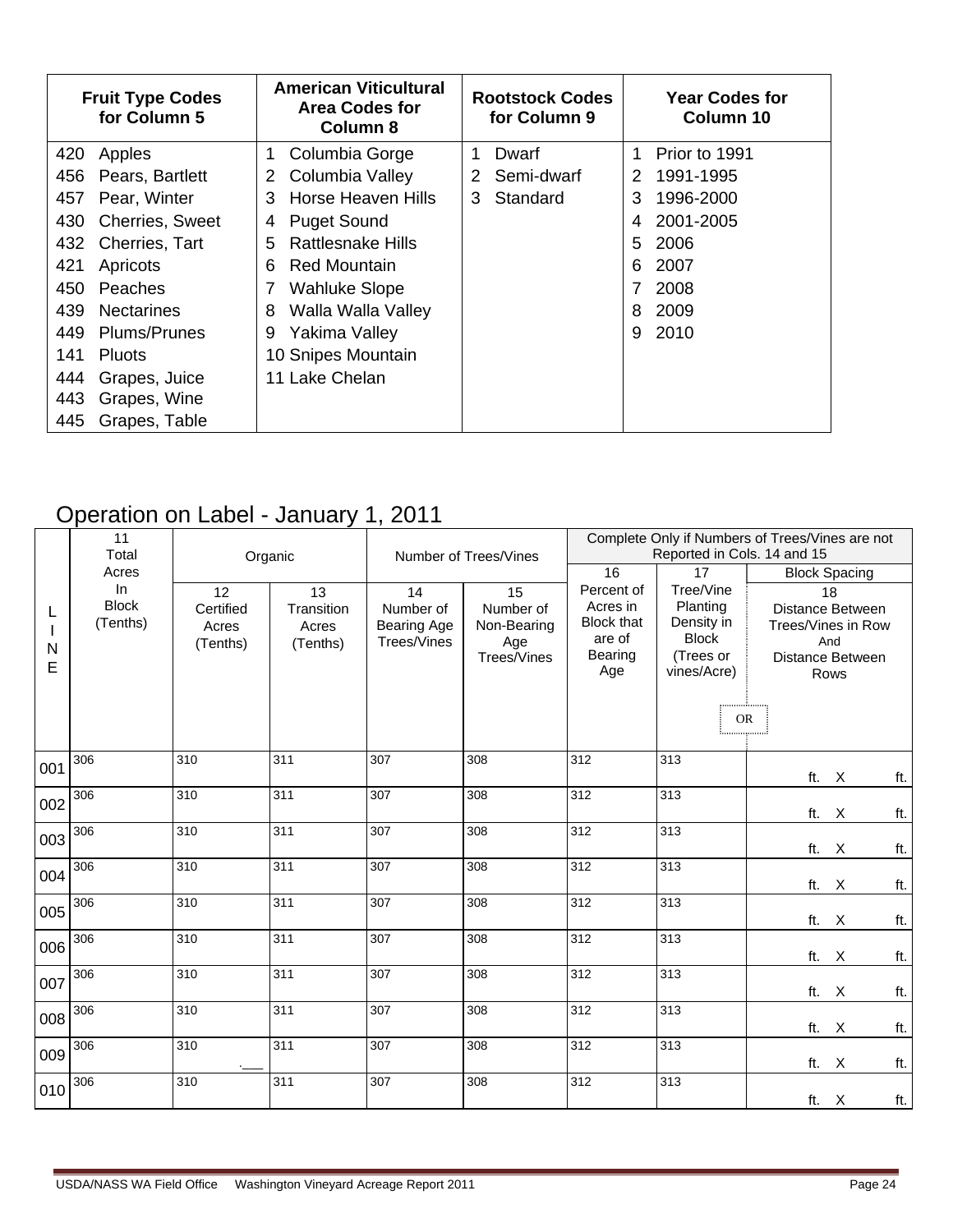Based on your current plan, please record your 1-year and 5-year plans to remove or plant acreage by fruit. (Record acres in tenths for each activity.)

|                 |                                                         | Intentions to Topwork, Plant or Remove<br>Acreage in 2011 |                                | Intentions to Topwork, Plant or Remove<br>Acreage in the Next 5 Years |               |                                |  |
|-----------------|---------------------------------------------------------|-----------------------------------------------------------|--------------------------------|-----------------------------------------------------------------------|---------------|--------------------------------|--|
| <b>FRUIT</b>    | <b>TOPWORK</b><br><b>REMOVE</b><br>or<br><b>REPLANT</b> |                                                           | <b>NEW</b><br><b>PLANTINGS</b> | <b>TOPWORK</b><br>or<br><b>REPLANT</b>                                | <b>REMOVE</b> | <b>NEW</b><br><b>PLANTINGS</b> |  |
| Apples          | 222                                                     | 223                                                       | 263                            | 235                                                                   | 244           | 253                            |  |
| Pears, Bartlett | 280                                                     | 224                                                       | 264                            | 236                                                                   | 245           | 254                            |  |
| Pears, Winter   | 281                                                     | 225                                                       | 265                            | 237                                                                   | 246           | 255                            |  |
| Cherries, Sweet | 282                                                     | 226                                                       | 266                            | 238                                                                   | 247           | 256                            |  |
| Cherries, Tart  | 283                                                     | 227                                                       | 267                            | 239                                                                   | 248           | 257                            |  |
| Apricots        | 284                                                     | 228                                                       | 268                            | 240                                                                   | 249           | 258                            |  |
| Peaches         | 285                                                     | 229                                                       | 269                            | 241                                                                   | 250           | 259                            |  |
| Nectarines      | 286                                                     | 230                                                       | 270                            | 242                                                                   | 251           | 260                            |  |
| Plums/Prunes    | 287                                                     | 231                                                       | 271                            | 243                                                                   | 252           | 261                            |  |
| Pluots          | 275                                                     | 276                                                       | 277                            | 278                                                                   | 279           | 262                            |  |

|               |            | Intentions in 2011             | Intentions in the<br><b>Next 5 Years</b> |                                | <b>Quantity of Grapes Not</b><br>Harvested in 2010 Due to: |                                  |                           |                                             |
|---------------|------------|--------------------------------|------------------------------------------|--------------------------------|------------------------------------------------------------|----------------------------------|---------------------------|---------------------------------------------|
| <b>FRUIT</b>  | Remove     | <b>New</b><br><b>Plantings</b> | Remove                                   | <b>New</b><br><b>Plantings</b> | <b>Bird/Animal</b><br>Loss<br>(Tons)                       | <b>Disease</b><br>Loss<br>(Tons) | Weather<br>Loss<br>(Tons) | <b>Economic</b><br><b>Reasons</b><br>(Tons) |
| Grapes, Wine  | 232        | 272                            | 217<br>$-$                               | 220                            | 291                                                        | 294                              | 297                       | 288                                         |
| Grapes, Juice | 233<br>$-$ | 273<br>.____                   | 218<br>$-$                               | 221<br>$-$                     | 292                                                        | 295                              | 298                       | 289                                         |
| Grapes, Table | 234        | 274                            | 219                                      | 300                            | 293                                                        | 296                              | 299                       | 290                                         |

COMMENTS about unusual situations that would be helpful in understanding your operation would be appreciated.

#### SURVEY RESULTS

Thank you for completing the survey. Survey results will be available on the Internet at http://www.nass.usda.gov/wa/.

\_\_\_\_\_\_\_\_\_\_\_\_\_\_\_\_\_\_\_\_\_\_\_\_\_\_\_\_\_\_\_\_\_\_\_\_\_\_\_\_\_\_\_\_\_\_\_\_\_\_\_\_\_\_\_\_\_\_\_\_\_\_\_\_\_\_\_\_\_\_\_\_\_\_\_\_\_\_\_\_\_\_\_\_\_\_\_\_\_\_\_\_\_\_\_\_\_\_\_\_\_\_\_

Would you rather receive a brief summary mailed to you at a later date?  $\Box$  Yes  $\Box$  N If additional help is needed, please call (360)709-2400 or (800)435-5883.

099

|          | Reported by ________________ |            | Date       |      |      | Phone                                     |           |           |    |
|----------|------------------------------|------------|------------|------|------|-------------------------------------------|-----------|-----------|----|
|          |                              |            | Office Use |      |      |                                           |           |           |    |
| R. Unit  | Response                     | Respondent | Mode       | Enum | Eval |                                           |           | Date      |    |
| 921      | 9901                         | 9902       | 9903       | 098  | 100  | 9910                                      | <b>MM</b> | <b>DD</b> | YY |
|          |                              |            |            |      |      | Date:                                     |           |           |    |
|          |                              |            |            |      |      | <b>POID for Additional Questionnaires</b> |           |           |    |
| S/E Name |                              |            |            |      | 789  |                                           |           |           |    |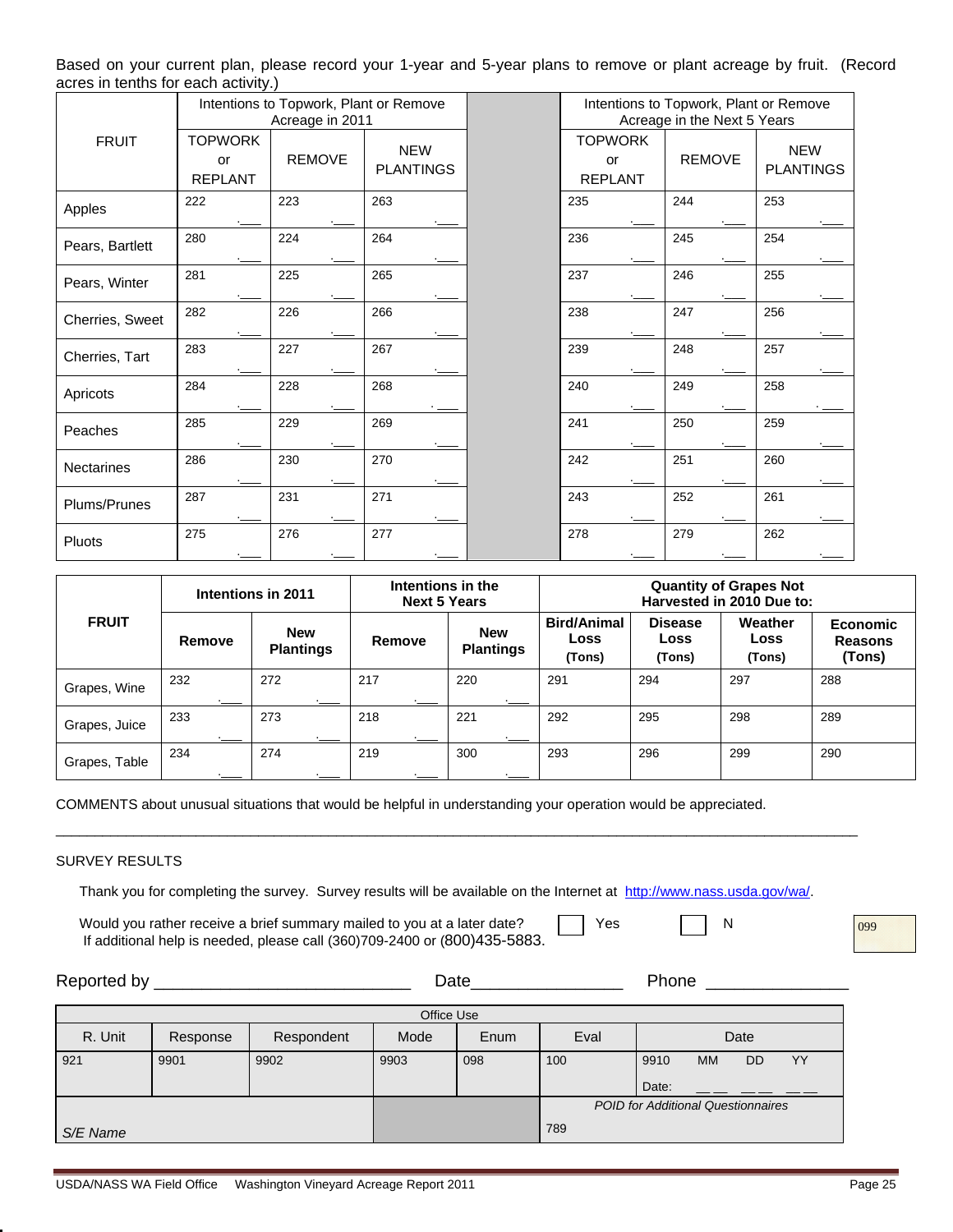# Respondent Booklet 2011 Grape and Fruit Tree Acreage Study

#### **COUNTY CODES - Column 3** 445 Grapes, Table 146 Opal

- 
- 
- 
- 
- 
- 11 Clark 101 Red Delicious 101 Red Delicious 101 Red Delicious
- 
- 15 Cowlitz 153 Sansa
- 
- 19 Ferry 155 Spartan
- 21 Franklin 103 Akane 160 Sport
- 
- 
- 27 Grays Harbor 107 Cameo 161 Zester
- 
- 
- 
- 
- 
- 
- 
- 
- 
- 
- 51 Pend Oreille 102 Gala 204 Goldstrike
- 
- 
- 
- 
- 
- 
- 
- 
- 
- 
- 73 Whatcom 130 Jazz 298 Other
- 
- 

#### **FRUIT TYPE CODES – 136 Lady Alice Column 5** 134 Liberty

- 420 Apples 137 Macoun
- 421 Apricots 139 McIntosh
- 430 Cherries, Sweet 141 Melrose<br>432 Cherries, Tart 142 Minneisk
- 
- 444 Grapes, Juice 143 Mutsu
- 443 Grapes, Wine 145 Newton
- 
- 439 Nectarines 148 Orin
- 1 Adams 450 Peaches 154 Pacific Rose
- 3 Asotin 456 Pears, Bartlett 150 Pinata
- 5 Benton 457 Pears, Winter 151 Pinova
- 7 Chelan 449 Plums & Prunes 158 Prime Gold
- 9 Clallam 141 Pluots 152 Ramey York

#### 13 Columbia **VARIETY CODES - Column 7** 156 Rome (Red Rome)

#### 17 Douglas **APPLE VARIETIES** 144 Sonya

- 
- 23 Garfield 104 Ambrosia 157 Winesap
- 25 Grant 105 Braeburn 159 Winter Banana
	-
- 29 Island 109 Chehalis 198 Other
- 31 Jefferson 111 Corland 199 Not Reported
- 33 King 110 Crimson Cold
- 35 Kitsay 149 Cripps Pink (Pink Lady) **APRICOT VARIETIES**
- 37 Kittitas 113 Criterion
- 39 Klickitat 114 Earligold 202 Blenheim
- 41 Lewis 118 Early Fuji 221 Casselbrite
- 43 Lincoln 116 Elstar (Valstar) 220 Chinese
- 45 Mason 115 Empire 201 Goldbar
- 47 Okanogan 112 Envy 206 Goldcot
- 49 Pacific 203 Goldrich 117 Fuji / Red Fuji 203 Goldrich
	-
- 53 Pierce 119 Ginger Gold 222 Moorpark
- 55 San Juan 121 Golden Delicious 207 Patterson 57 Skagit (Standard) 209 Perfection
- 59 Skamania 120 Golden Delicious 210 Puget Gold 61 Snohomish (Smoothee / Gibson) 211 Riland
- 63 Spokane 122 Golden Supreme 213 Rival
- 65 Stevens 123 Granny Smith 215 Sun-glo
- 67 Thurston 125 Gravenstein 217 Tilton
- 69 Wahkiakum 127 Honeycrisp 219 Tomcot
- 71 Walla Walla 129 Idared 205 Wenatchee Moorpark
	-
- 75 Whitman 131 Jonagold 299 Not Reported
- 77 Yakima 133 Jonathan (Ruby Jon)
- 132 Kiku
	-
	-
- 135 Lodi
	-
	-
	-
	- 142 Minneiska (SweeTango)

USDA/NASS WA Field Office Washington Vineyard Acreage Report 2011 **Page 26** Page 26

- 
- 
- 147 Northern Spy
- 
- 
- 
- 
- 
-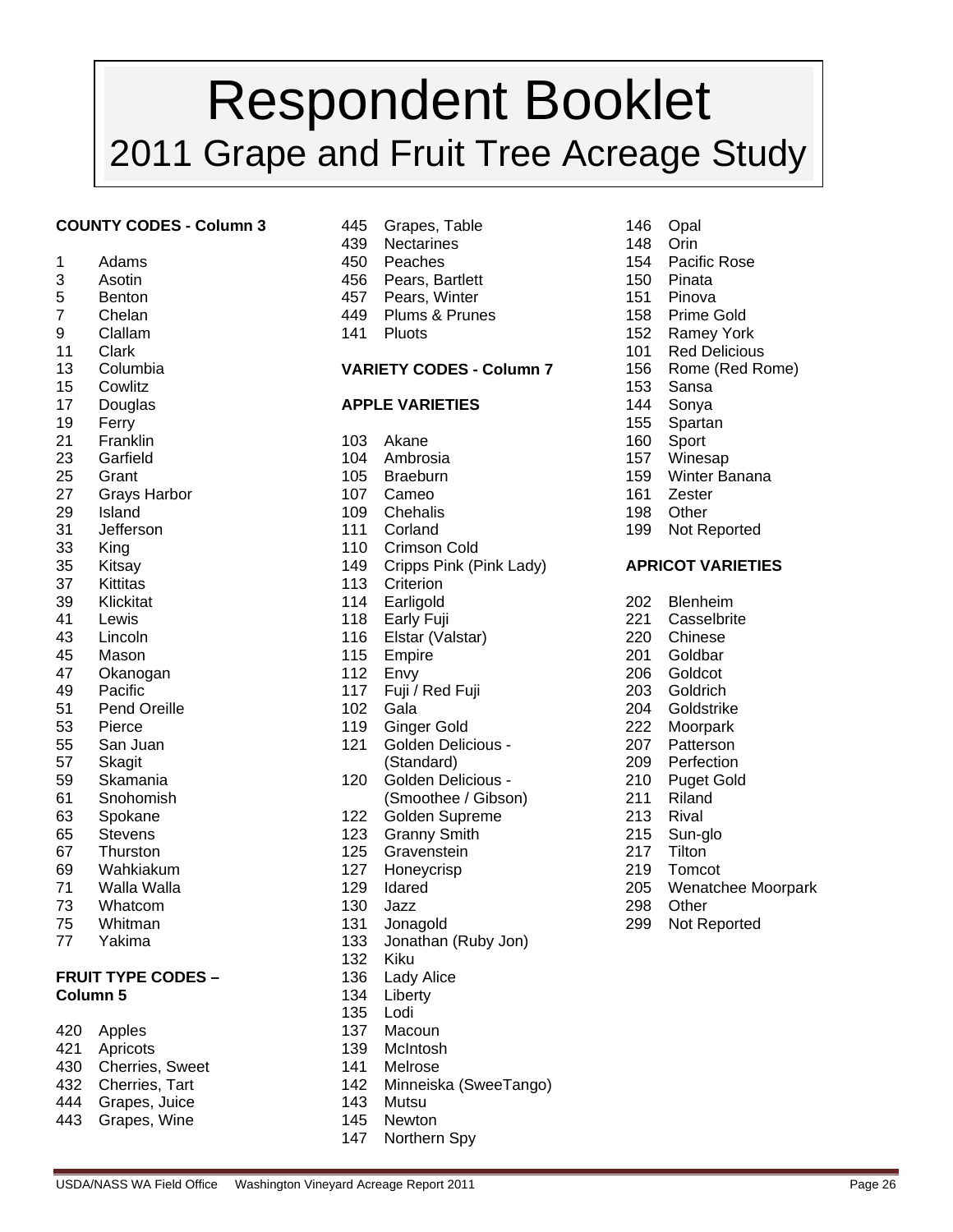#### **CHERRY (All) VARIETIES GRAPES, WINE VARIETIES NECTARINE VARIETIES**

| 301 | Attika                  |
|-----|-------------------------|
| 302 | Balaton (Tart Cherry)   |
| 304 | Benton                  |
| 303 | Bing (excl Sunset Bing) |
| 305 | <b>Black Republican</b> |
| 310 | <b>Black Tartatian</b>  |
| 306 | <b>Brooks</b>           |
| 308 | Casmer                  |
| 307 | Chelan                  |
| 309 | Chinook                 |
| 312 | Cristalina              |
| 332 | Dnoex                   |
| 314 | <b>Early Robin</b>      |
| 328 | Index                   |
| 311 | Lambert                 |
| 313 | Lapins                  |
| 320 | Montgomery (Tart Cherr  |
| 315 | Rainier                 |
| 317 | Regina                  |
| 319 | Royal Ann               |
| 322 | Sam                     |
| 324 | Sandra Rose             |
| 326 | Santina                 |
| 330 | Schneider               |
| 333 | Selah (Liberty Bell)    |
| 321 | Skeena                  |
| 323 | Sonata                  |
| 339 | Staccato                |
| 325 | <b>Stella</b>           |
| 334 | Sumleta                 |
| 334 | Sumnue                  |
| 338 | <b>Sunset Bing</b>      |
| 327 | Sweetheart              |
| 329 | Tieton                  |
| 336 | Ulster                  |
| 331 | Van                     |
| 337 | Zing                    |
| 398 | Other                   |
| 399 | Not Reported            |

| 901 | Concord      |
|-----|--------------|
| 902 | Niagara      |
| 908 | Other        |
| 909 | Not Reportec |

#### **GRAPES, TABLE VARIETIES** 968 Syrah

- 915 Red Flame 969 Tempranillo
- 916 Thompson Seedless 970 Tinta Madeira<br>918 All Varieties 971 Tinto Cao
- 918 All Varieties 971 Tinto Cao
- 919 Not Reported 972 Touriga

 920 Aligote 921 Aurore 406 Arctic Glo 922 Barbera (Tart Cherry) 922 Barbera (Tart Cherry) 923 Cabernet Franc<br>1923 Cabernet Franc (Tart Cherry) 401 Arctic Queen 923 Cabernet Franc<br>924 Cabernet Sauvic Cabernet Sauvignon 408 Arctic Rose 925 Campbell Early (Island Belle) 427 August Red<br>926 Carmenere 428 Autumn Red 310 Black Tartatian 926 Carmenere 428 Autumn Red 927 Cascade 403 Bright Pearl 308 Casmer 928 Chardonnay 429 Byrd 307 Chelan 929 Chasselas 404 Crystal Rose 930 Chenin Blanc 416 Early Red 931 Cinsaut 430 Fairlane 932 Cournoise **405 Fantasia** 933 Dolcetto 418 Fire Sweet 934 Gamay Beaujolais **108 Filter 407** Firebrite<br>935 Gamay Noir 108 431 Fireburst 935 Gamay Noir 431 936 Gewurztraminer 1932 First Red y) 937 Golden Muscat 433 Flame 938 Grenache 409 Flavortop 939 Joffre 2008 10 442 Grand Pearl 940 Lemberger 444 HoneyKist 941 Leon Milot 440 Honey Royal 942 Madeline Angevine 410 Independence 326 Santina 943 Madeline Sylvaner 434 Laurie Red 330 Schneider 944 Malbec 411 Red Gold 945 Marechal Fosh 413 Scarlet Sun 946 Merlot 135 September Red 947 Mouverdre 19436 Sparkling Red 948 Mueller-Thurgau 412 Spring Brite 949 Muscat Canelli 414 Spring Diamond 950 Muscat of Alexandria 437 Summer Beaut 334 Sumnue 951 Muscat Ottonel 417 Summer Blush 952 Nebbiolo 415 Summer Bright 953 New York Muscat 419 Summer Fire 954 Okanogan Riesling 138 Summer Grand 336 Ulster 955 Orange Muscat 439 Sunfree 331 Van 956 Petit Verdot 423 Sun Glo 957 Pinot Blanc 421 Supreme Red 958 Pinot Gris 1958 Pinot Gris 1958 Pinot Gris 1958 1959 1958 424 Sweet Scarlet 399 Not Reported **1998 Pinot Noir** 1959 Pinot Noir 1999 1999 Pinot Noir 1999 1999 1999 1999 1999 199 960 Riesling 443 Western Sweeet **GRAPES, JUICE VARIETIES** 961 Rousanne 126 426 Zee Gold 962 Royalty 498 Other 963 Sangiovese 499 Not Reported 964 Sauvignon Blanc 965 Semillon d 1 Note Reported 966 Siegerrebe 967 Souzao

 973 Viognier 974 White Zinfandel 975 Zinfandel 998 Other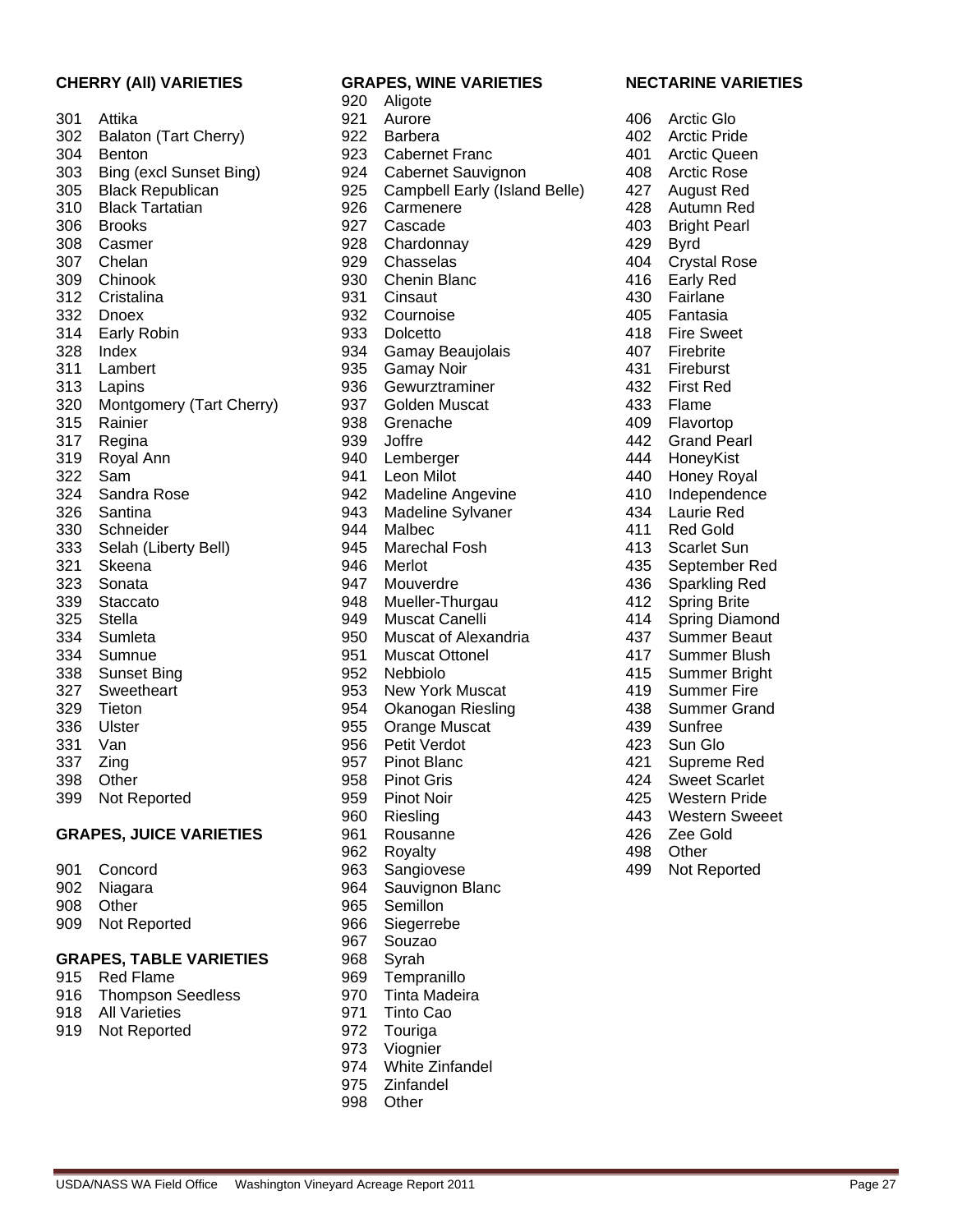| 570 | Allstar                 | 543 | Risingstar                     | 801 | Autumn Sweet           |
|-----|-------------------------|-----|--------------------------------|-----|------------------------|
| 501 | Angelus                 | 545 | Roza                           | 803 | <b>Black Amber</b>     |
| 571 | Arctic Gern             | 547 | Ryan Sun                       | 802 | <b>Bluefre</b>         |
| 510 | August Lady             | 548 | Saturn                         | 804 | Castleton              |
| 572 | Avalon                  | 538 | Scarlet Lady                   | 812 | Catalina               |
| 573 | Baby Gold 5             | 567 | Siera Lady                     | 806 | Damson                 |
| 574 | Blazingstar             | 549 | Sierra Gem                     | 805 | Duarte                 |
| 502 | <b>Blushing Star</b>    | 550 | <b>Snow Fire</b>               | 807 | Early Italian          |
| 532 | Brendasun               | 551 | <b>Snow Giant</b>              | 808 | <b>Elephant Heart</b>  |
| 575 | Canadian Harmony        | 553 | Snow King                      | 811 | <b>Empress</b>         |
| 576 | Coral Star              | 555 | Snowbrite                      | 813 | Friar                  |
| 504 | Cresthaven              | 512 | <b>Starfire</b>                | 809 | Late Italian (Sta      |
| 530 | Crimson Lady            | 557 | Sugar Lady                     | 814 | NY <sub>6</sub>        |
| 508 | David Sun               | 559 | Summer Lady                    | 816 | NY <sub>9</sub>        |
| 503 | Delta                   | 561 | <b>Summer Prince</b>           | 815 | President              |
| 505 | <b>Diamond Princess</b> | 563 | <b>Summer Sweet</b>            | 819 | Santa Rosa             |
| 506 | Donut                   | 564 | Suncrest                       | 821 | Shiro                  |
| 507 | Elberta                 | 554 | <b>Sweet Dream</b>             | 822 | Simka                  |
| 509 | Elegant Lady            | 526 | <b>Tiffany Rose</b>            | 823 | Stanley                |
| 580 | Encore                  | 528 | Veteran                        | 810 | Yellow Egg             |
| 511 | Fancy Lady              | 540 | <b>White Hale</b>              | 848 | Other                  |
| 513 | Flamecrest              | 565 | White Lady                     | 849 | Not Reported           |
| 514 | <b>Flaming Fury</b>     | 567 | Zee Lady                       |     |                        |
| 515 | Flaborcrest             | 598 | Other                          |     | <b>PLUOT VARIETIES</b> |
| 552 | Frost                   | 599 | Not Reported                   |     |                        |
| 581 | Glohaven                |     |                                | 860 | <b>Crimson Sweet</b>   |
| 517 | Glory                   |     | <b>PEAR SUMMER/FALL</b>        | 861 | Dapple Dandy           |
| 582 | Glowingstar             |     | <b>VARIETIES</b>               | 862 | <b>Early Dapple</b>    |
| 516 | <b>Gold Medal</b>       | 601 | <b>Bartlett</b>                | 863 | <b>Emerald Drop</b>    |
| 518 | Golden Alberta          | 602 | <b>Red Bartlett</b>            | 864 | <b>Flavor Delight</b>  |
| 583 | Golden Jubilee          | 603 | <b>Red Sensation</b>           | 865 | <b>Flavor Fall</b>     |
| 584 | Goldnine (Arkansas9)    | 604 | Starkrimson                    | 866 | <b>Flavor Finale</b>   |
| 519 | Hale                    | 606 | Tosca                          | 867 | <b>Flavor Grenade</b>  |
| 521 | John Henry              | 698 | Other                          | 868 | <b>Flavor Heart</b>    |
| 534 | June Lady               | 699 | Not Reported                   | 869 | Flavor Jewel           |
| 520 | <b>July Sun</b>         |     |                                | 870 | <b>Flavor King</b>     |
| 523 | June Pride              |     | <b>PEAR (WINTER) VARIETIES</b> | 871 | <b>Flavor Prince</b>   |
| 524 | Jupiter                 |     |                                | 872 | <b>Flavor Queen</b>    |
| 525 | Lady Nancy              |     | 701 Asian                      | 873 | Flavor Rich            |
| 585 | Loring                  | 703 | <b>Bosc</b>                    | 874 | <b>Flavor Royal</b>    |
| 586 | M A Blake               | 720 | Bosc, Golden                   | 875 | <b>Flavor Supreme</b>  |
| 587 | Madison                 | 704 | Cascade                        | 876 | Flavorich              |
| 588 | Newhaven                | 705 | Comice                         | 877 | Flavorosa              |
| 527 | <b>NJ252</b>            | 707 | Concorder                      | 878 | Geo Prode              |
| 529 | O'Henry                 | 709 | D'Anjou                        | 879 | Raspberry Jewe         |
| 531 | PF series (PF Lucky 13) | 711 | D'Anjou, Red                   | 880 | Red Ray                |
| 590 | <b>Red Freemont</b>     | 712 | Kalle                          | 881 | Splash                 |
| 589 | <b>Red Freemont</b>     | 713 | Packham                        | 882 | <b>Sweet Treat</b>     |
| 533 | <b>Red Glove</b>        | 715 | <b>Red Clapp</b>               | 883 | <b>Tropical Plumar</b> |
| 535 | <b>Red Haven</b>        | 717 | Seckel                         | 888 | Other                  |
| 591 | Red Lady                | 719 | <b>Taylor Gold</b>             | 889 | Not Reported           |
| 536 | Red Top                 | 798 | Other                          |     |                        |
| 592 | Redglobe                | 799 | Not Reported                   |     |                        |
| 593 | Redskin                 |     |                                |     |                        |
| 594 | Redstar                 |     |                                |     |                        |
| 537 | Regal                   |     |                                |     |                        |
| 539 | Regina                  |     |                                |     |                        |

#### **PEACH VARIETIES** 541 Rich Lady **PLUM & PRUNE VARIETIES**

| ov i                                          | AULUITIII OWEEL         |
|-----------------------------------------------|-------------------------|
| 803                                           | <b>Black Amber</b>      |
| 802                                           | <b>Bluefre</b>          |
| 804                                           | Castleton               |
| 812                                           | Catalina                |
| 806                                           | Damson                  |
| 805                                           | Duarte                  |
| 807                                           | Early Italian           |
| 808                                           | <b>Elephant Heart</b>   |
| 811                                           | Empress                 |
| 813                                           | Friar                   |
| 809                                           | Late Italian (Standard) |
| 814                                           | NY 6                    |
| 816                                           | <b>NY9</b>              |
| 815                                           | President               |
| 819                                           | Santa Rosa              |
| 821                                           | Shiro                   |
| 822                                           | Simka                   |
| 823                                           | Stanley                 |
| 810                                           | Yellow Egg              |
| 848                                           | Other                   |
| Not Reported<br>849<br><b>PLUOT VARIETIES</b> |                         |
| 860                                           | <b>Crimson Sweet</b>    |
| 861                                           | Dapple Dandy            |
| 862                                           | <b>Early Dapple</b>     |
| 863                                           | <b>Emerald Drop</b>     |
| 864                                           | <b>Flavor Delight</b>   |
| 865                                           | <b>Flavor Fall</b>      |
| 866                                           | <b>Flavor Finale</b>    |
| 867                                           | <b>Flavor Grenade</b>   |
| 868                                           | <b>Flavor Heart</b>     |
| 869                                           | <b>Flavor Jewel</b>     |
| 870                                           | Flavor King             |
| 871                                           | <b>Flavor Prince</b>    |
| 872                                           | <b>Flavor Queen</b>     |
| 873                                           | <b>Flavor Rich</b>      |
| 874                                           | <b>Flavor Royal</b>     |
| 875                                           | <b>Flavor Supreme</b>   |
| 876                                           | Flavorich               |
| 877                                           | Flavorosa               |
| 878                                           | Geo Prode               |
| 879                                           | Raspberry Jewel         |
| 880                                           | Red Ray                 |
| 881                                           | Splash                  |
| 882                                           | Sweet Treat             |
| 883                                           | <b>Tropical Plumana</b> |
| 888                                           | Other                   |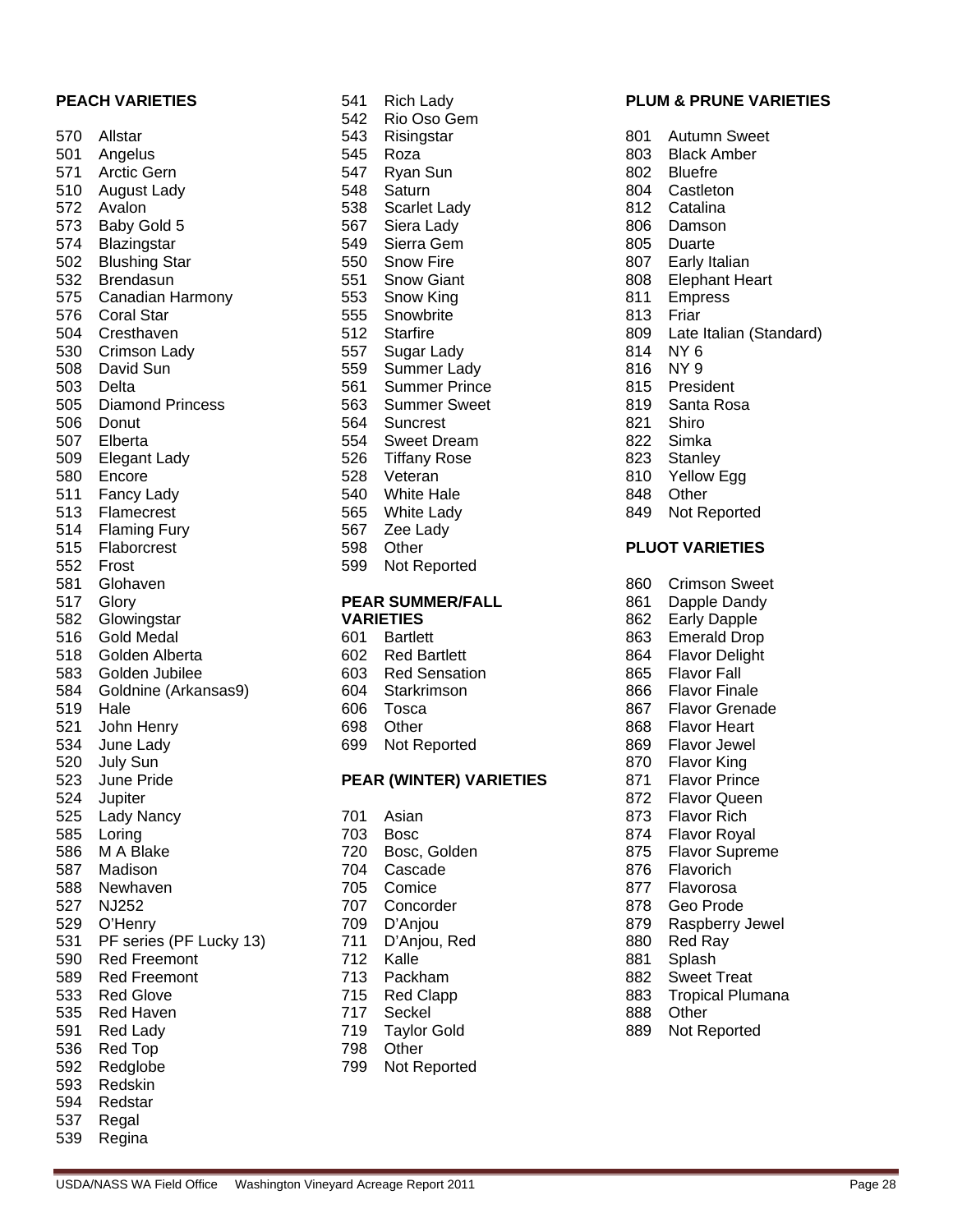#### **AMERICAN VITICULTURAL AREA CODES - Column 8**

- 1 Columbia Gorge
- 2 Columbia Valley<br>3 Horse Haven Hill
- Horse Haven Hills
- 4 Puget Sound
- 5 Rattlesnake Hills
- 6 Red Mountain
- 7 Wahluke Slope
- 8 Walla Walla Valley<br>9 Yakima Valley
- Yakima Valley
- 10 Snipes Mountain
- 11 Lake Chelan

#### **ROOTSTOCK CODES FOR APPLES, PEARS AND CHERRIES - Column 9**

- 1 Dwarf
- 2 Semi-dwarf
- 3 Standard

#### **YEAR CODES - Column 10**

- 1 Prior to 1991
- 2 1991-1995
- 3 1996-2000
- 4 2001-2005
- 5 2006
- 6 2007
- 7 2008
- 2009
- 9 2010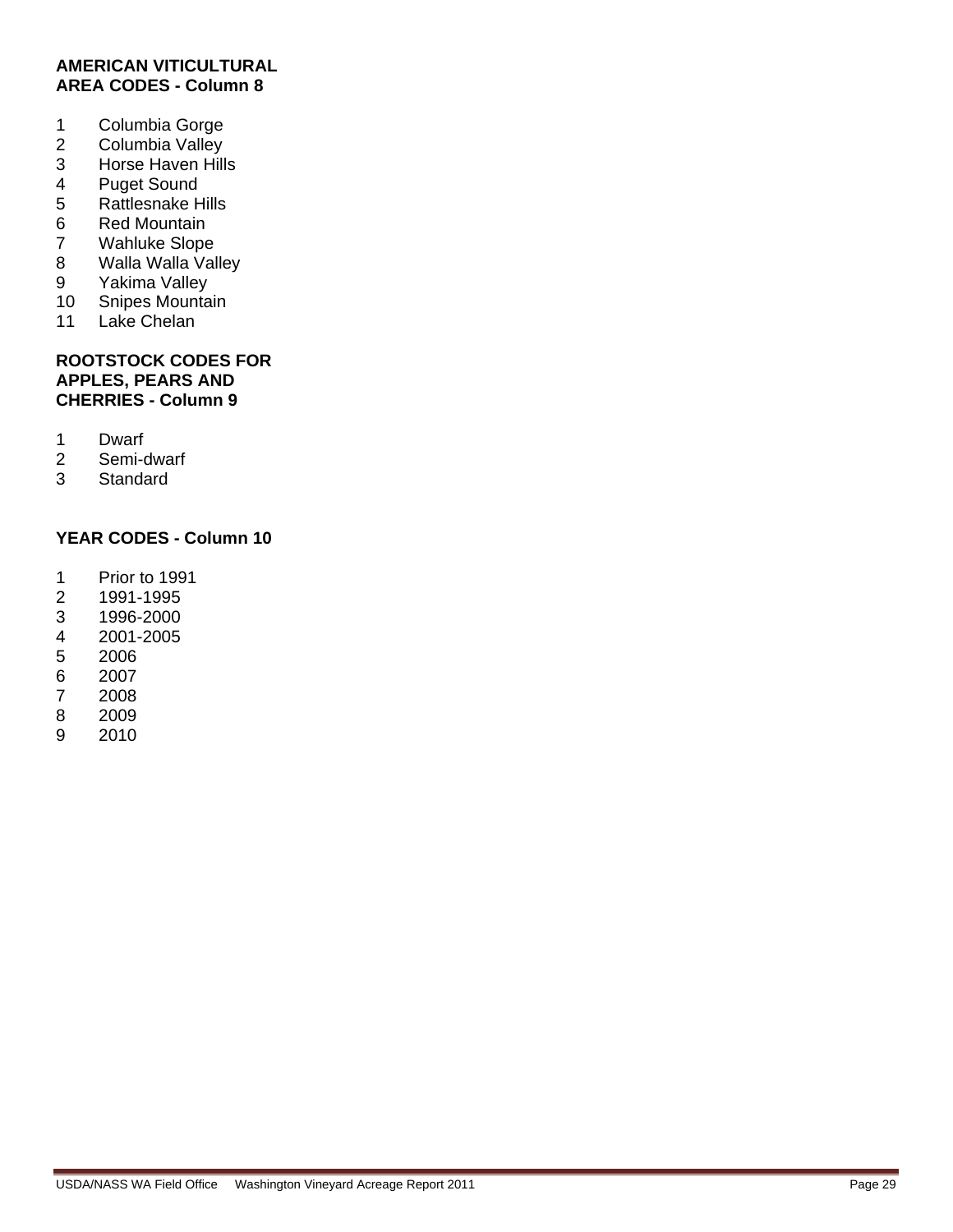